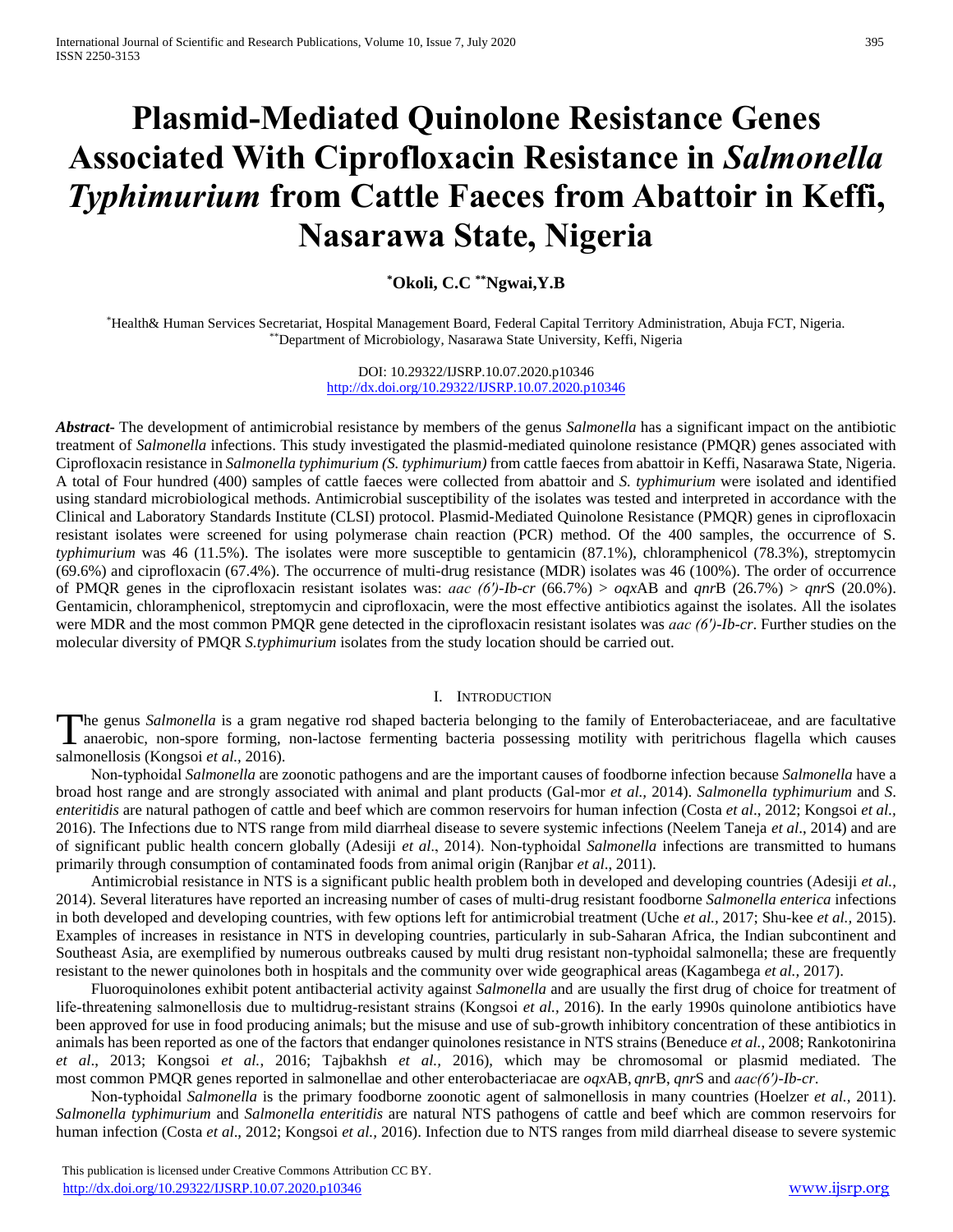infection both in human and other animals (Tanija *et al*., 2014). These zoonotic pathogens are spread by consumption of contaminated food sources (Ranjbar *et al.*, 2011; Costa *et al.*, 2012). Fluoroquinolones are usually the first drug of choice for treatment of lifethreatening salmonellosis due to multidrug‐resistant strains (Kongsoi *et al.,* 2016). However, increased use of these agents in animal husbandry has led to concomitant emergence of quinolone resistance NTS (Rankotonirina *et al*., 2013; Tajbakhsh *et al.,* 2016).There are several reports of fluoroquinolone resistance *S. typhimurium* in different countries and continents of the world (Chattaway *et al.,*  2016). In Nigeria, few studies have reported the presence of *S. typhimurium* resistant to fluoroquinolones (Chattaway *et al.,* 2016). However, there is dearth of such information in the study location. This study thus, investigated the presence of plasmid mediated quinolone resistance genes in *S. typhimurium* isolated from cattle faeces from abattoir in Keffi, Nasarawa State, Nigeria.

 Non-typhoidal *Salmonella* is a primary foodborne zoonotic pathogen that causes salmonellosis in different parts of the world (Kongsi, *et al*., 2016). Previous studies have shown that NTS are resistant to fluoroquinolones (Hernamdez, *et al.,* 2011; Raktonirina, *et al.,* 2013; Tajbakhsh *et al*., 2016). However, no such studies have been reported in the study area. Hence, this study investigated the plasmid mediated Quinolones resistance genes associated with ciprofloxacin resistance in *S.typhimurium*, a common NTS, isolated from cattle faeces from abattoir in Keffi, Nasarawa State, Nigeria. Antimicrobial resistance in NTS is a significant public health problem both in developed and developing countries.

## II. MATERIAL AND METHODS

# **Study Location**

The study Location was Keffi. Keffi is geographically situated on latitude  $8^{\circ}50$  N and longitude  $7^{\circ}52$  E. Keffi town is about 850m above sea level and it is the North-West of Lafia, the state capital. It is 53 km away from Abuja (Capital of Nigeria) in the Guinea Savannah region of Nigeria (Akwa *et al*., 2007).

# **Sample Size**

The sample size was calculated manually, using the formula below as earlier described by Fisher *et al.* (2002).

 $N=Z^2P\sum d^2$ 

Where:  $N=$  desired sample size (when the population >10,000);  $Z=$  standard normal deviate, usually set at 1.96, which usually correspond to 95% confidence level; P= proportion in the target population, set at 50% (0.5) d= tolerated margin of error. The proportion was estimated as  $p < (0.5)$  and  $q < (0.5)$  for non infection confidence estimated used was 95% ( $\geq 1.5$ ) confidence interval with degree of accuracy of d (0.05). The designed effect of 1 was used. The sample size was obtained N= (1.96)2× 0.5× 0.5÷ (0.05)2 =0.9604÷0.0025

**= 384**



Map showing study location in Keffi, Nigeria (Source: Akwa *et al*., 2007).

### **Sample Collection**

 A total of 400 samples (fresh and non-freshly voided materials) were collected randomly from fecal matter at Keffi abattoir and transported to Microbiology Laboratory, Nasarawa State University for analysis using aseptic transport medium container.

#### **Isolation of** *Salmonella* **species**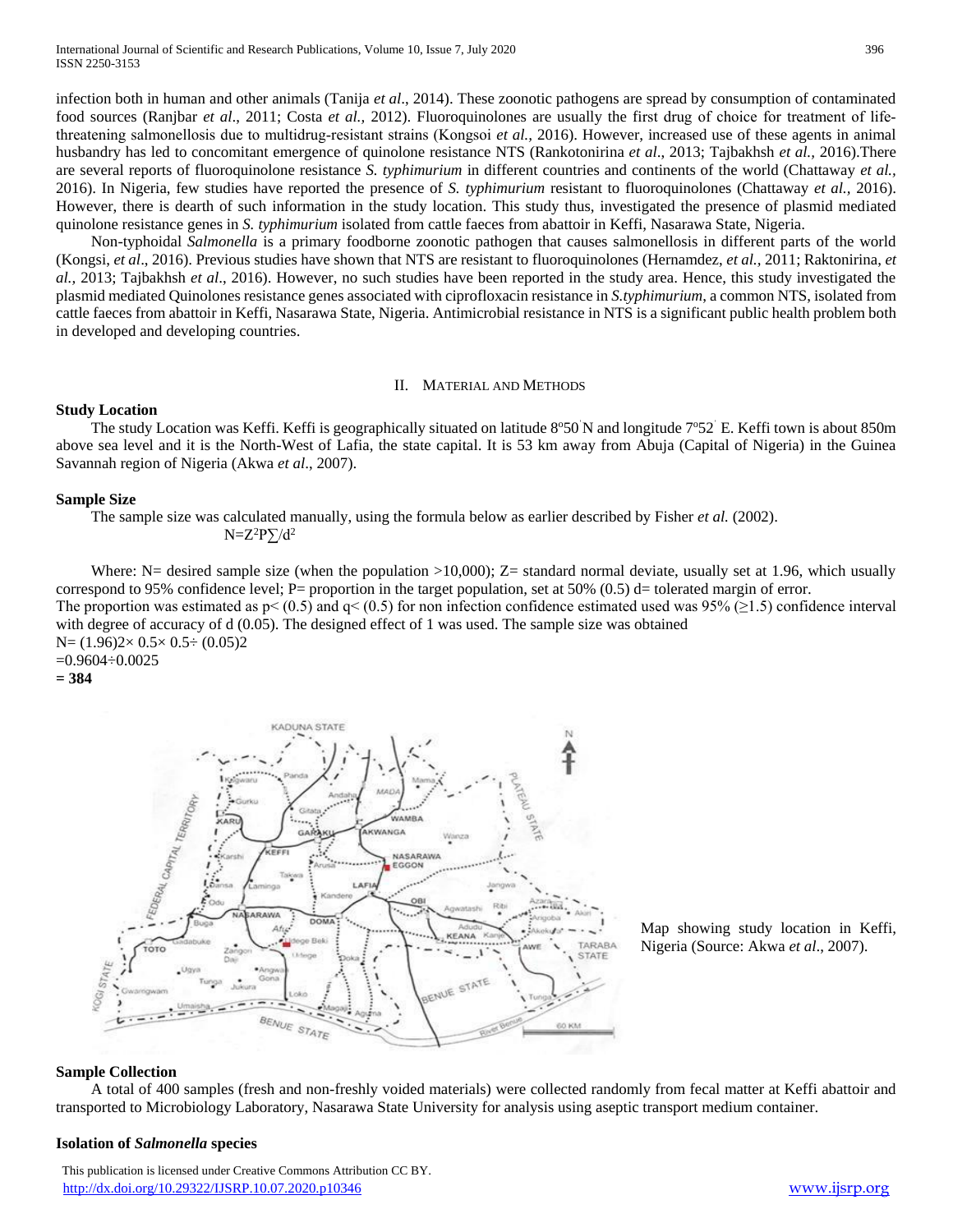The method described by Cheesbrough (2006) was used. The fecal matter samples ascetically collected from Keffi abattoir was first inoculated on Xylose Lysine Deoxycholate (XLD) agar and Selenite F enrichment broth (pH 7.4) and incubated aerobically at 37ºC for 24 h. After incubation, all the tubes showing turbidity were sub-cultured on xylose-lysine deoxycholate (XLD) agar and *Salmonella-Shigella* agar (SSA) and then incubated at 37°C for 24 h for the selective isolation of *Salmonella* species. Red colonies with black centre were taken as presumptive *Salmonella* species. Colonies not resembling *Salmonella* spp were further re-incubated at 37ºC for overnight. Presumptive *Salmonella* isolates were sub-cultured unto freshly prepared Xylose Lysine Deoxycholate (XLD) agar and Selenite F enrichment broth (pH 7.4) media and incubated to obtain pure isolates as described by Iroha *et al*. (2016).

# **Identification of the Isolates**

 Presumptive *Salmonella* colonies were further identified by Gram staining reaction and biochemical tests according to the method of Cheesbrough (2006), and outlined below.

# **Gram Staining**

 A small portion of cultural organism was transferred onto a clean grease-free glass slide, and emulsified in a drop of distilled water until a thin homogeneous film is obtained, then the wire loop was re-sterilized and the thin homogeneous film was allowed to air-dry, and heat-fixed by passing through flame. The slide was then flooded with crystal violet for 1 min, and then rinsed with distilled water. The stain was again flooded with Lugol's iodine for 1 min, and rinsed with distilled water and then decolorized, rapidly with acetone alcohol until no more colour appeared to flow from preparation and rinsed appropriately with distilled water. The stain was then counterstained with neutral red for 1 min, and rinsed with distilled water and allowed to air dry and viewed microscopically using x100 oil immersion objective. Gram positive organism retains the dark blue colour inferred by the iodine/crystal violet complex, while Gram negative organisms appear red; maintaining the colour of the secondary dye. *Salmonella* species is a Gram negative rod.

# **Biochemical tests**

 The following biochemical tests were carried out on the suspected *Salmonella* species isolates: Catalase test, Indole, Nitrate reduction, Urease production, Citrate utilisation and glucose fermentation tests

# **Indole Test**

 A colony of the organism from culture plate was inoculated unto 5 ml tryptone broth and incubated at 37ºC for 24 h. After which a few drops of Kovac's reagent was added to the overnight tryptone broth culture, and shaken. A positive reaction is indicated by the development of red ring colour in the reagent layer above the broth within 10 min observed. *Salmonella* species is negative for this reaction.

# **Methyl Red/Voges-Proskauer Test**

 A pure culture of test organism was inoculated in to MR-VP medium and incubated at 37ºC for 72 h after which the culture was divided in to two portion. To the first portion three drops of methyl red was added and formation of red colour was indicative of methyl red positive. To the second portion 10 drops of 40% KOH (Potassium hydroxide) was added, followed by four drops of alpha-napthol was added and observed for 30 min. Formation of pink/red colour indicates Voges-Proskauer positive and formation of yellow colour indicates Voges-Proskauer negative. *Salmonella is* positive for methyl red and negative for Vorges-Proskauer.

# **Citrate Utilization Test**

 A pure culture of the organism was inoculated as a single streak on the slant surface of citrate agar and was incubated at 37ºC for 24 h. Blue color on the medium indicated the presence of alkaline products and it is therefore positive, while green color is negative. *Salmonella* species gave negative citrate utilization reaction.

# **Catalase test**

 A pure colony of the organism was streaked aseptically on Nutrient agar slant and incubated at 37ºC for 24 h. Three drops of Hydrogen peroxide (H2O2) was added to the slant and observed for bubbling gas. *Salmonella* species is positive for this test.

# **Urease test**

 This was be performed by inoculating the organism into Urea broth and incubated at 37ºC for 24 h. Intense pink color indicated positive; otherwise, it is negative. *Salmonella* species are negative for urease production.

# **Molecular detection of Plasmid-mediated Quinolones resistance genes**

# **DNA Extraction**

 The DNA of ciprofloxacin resistant isolates was extracted using boiling method as described by Porteous *et al.* (1994). Briefly, following the purification, one pure colony of ciprofloxacin resistance isolate, was inoculated into 2 ml of LB broth and incubated at 37ºC for 18 h. Exactly 200 μl of the Lysogeny broth (LB) culture was then transferred into Eppendorf tube and centrifuged in a micro centrifuge at 3200 revolutions per minute (rpm) for 2 min at room temperature. The supernatant was discarded leaving the cells in the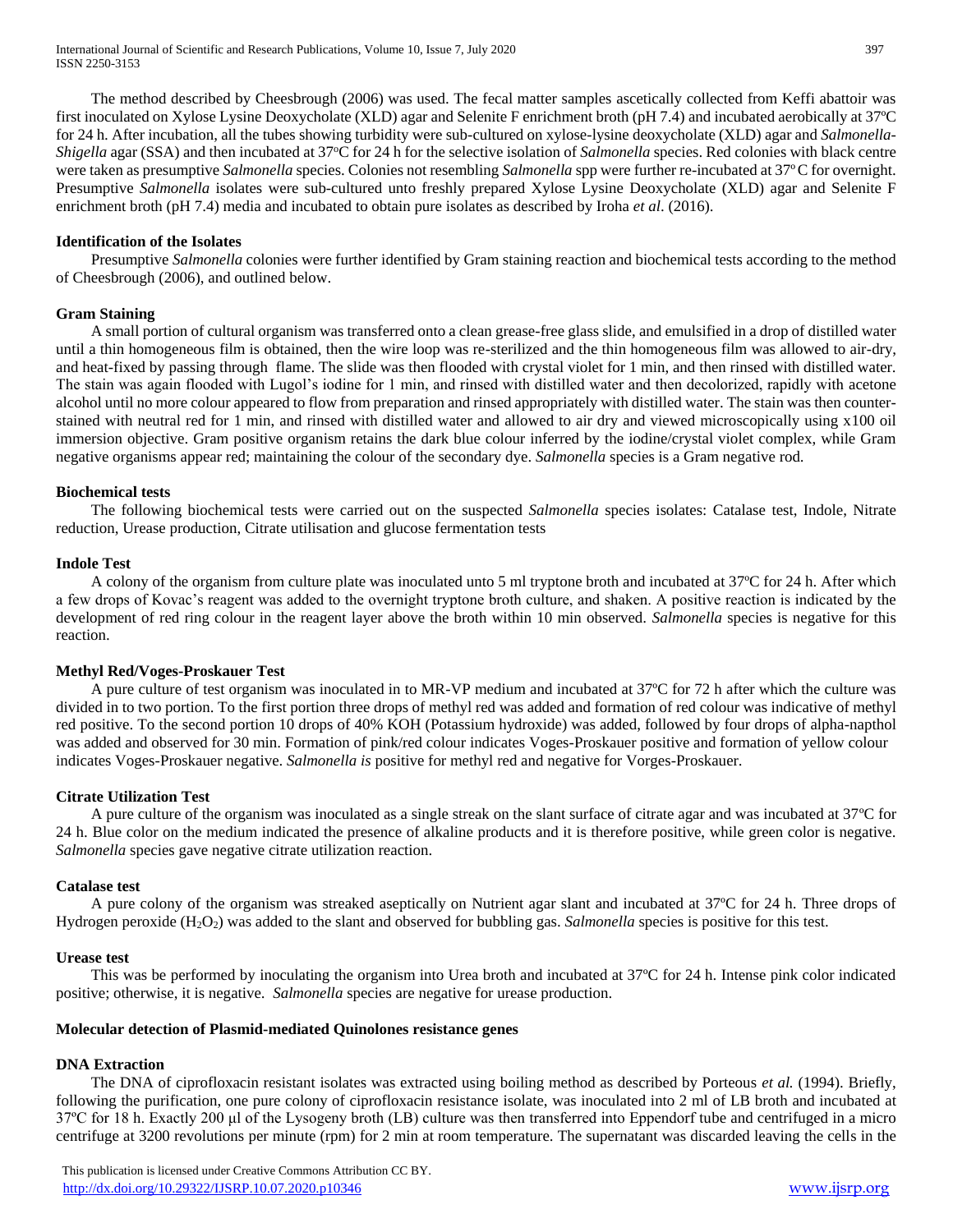tube. The cells were washed twice with washing buffer. Exactly 0.5 ml of sterile phosphate buffer was added to the pellet and votexed for 5 sec. It was then heated at 90ºC for 10 min, then cooled down rapidly by freezing for 10 min. It was then centrifuged at 3200 rpm for 1 min to separate the DNA and the cells debris. Exactly 300 μl of the supernatant containing the DNA was then transferred into Eppendorf tube and stored at -10ºC for further use.

# **Amplification of Target Genes**

 The DNA amplification of target plasmid-mediated quinolone resistant genes in ciprofloxacin resistant isolates was carried out using single plex method by modification of the method earlier described in a work by (Ranjbar 2017) Briefly, the reaction was carried out in 25 μl reaction volume in artificial tubes which is made up of 5 μl master mix, 2.4 μl primers (0.4 μl each of forward and reverse primers), 0.5 μl of MgCL2, 1.5 μl of DNA template and 15.6 μl of nuclease free water. The reaction tubes were placed in the holes of the thermer cycler and its door was closed. Then *qnr*A, *qnr*B, and *qnr*S genes were amplified under the following conditions: Initial denaturation at 94ºC for 5 min followed by 32 cycles of amplification at 94ºC for 45 sec each, annealing at 53ºC for 45 sec, with final extension at 72ºC for 5 min. (Jiang *et al.,* 2008).

 The amplification condition for detection of *aac (6′)-Ib-cr* was carried out as follows: initial denaturation at 95ºC for 5 min, annealing at 59ºC for 40 sec and initial extension at 70ºC for 30 secs and with final extension at 72ºC for 5 min.

# III. DATA PRESENTATION AND ANALYSIS

# **Isolation and Identification of** *Salmonella typhimurium*

 The cultural, morphological and biochemical characteristics of *S.typhimurium* isolated from fecal samples of cattle in Keffi abattoir, Nasarawa State, Nigeria as shown in Table 4.1 The colourless colonies with black colouration in SSA which was gram negative, non lactose fermenting organism with rod shape, motile peritrichous flagella and TSI positive were identified as *S.typhimurium* as shown in Table 4.1. Transparent colonies with black centre by *Salmonella* species on SSA and red translucent colonies by *Salmonella* species on XLD. Red to Pale red translucent colonies with black centre colonies by *Salmonella* species on XLD showed morphological characteristics of *S.typhimurium*. Brilliant green agar showed pale red with black centre colonies in line with characteristics as reported according to the methods of Cheesbrough (2006).

# **Occurrence of** *Salmonella typhimurium*

Of the 400 samples of cattle fecal matter obtained, the occurrence of *S. typhimurium* was 46 (11.5%) as shown in Table 4.2

Cultural, Morphological and Biochemical characteristics of *Salmonella typhimurium* isolated from cattle faeces from abattoir in Keffi, Nasarawa State, Nigeria

| <b>Cultural</b><br><b>Characteristics</b>                                                                                                                                                                                                     | Morphological<br><b>Characteristics</b> |              | <b>Biochemical Characteristics</b> |                          |     |              |                          |        |     | <b>Inference</b> |                              |  |
|-----------------------------------------------------------------------------------------------------------------------------------------------------------------------------------------------------------------------------------------------|-----------------------------------------|--------------|------------------------------------|--------------------------|-----|--------------|--------------------------|--------|-----|------------------|------------------------------|--|
|                                                                                                                                                                                                                                               | Gram                                    | Morphology   | <b>MOT</b>                         | UR                       | LYS | $_{\rm H2S}$ | <b>ONPG</b>              | NIT    | MAL | <b>IN MR</b>     |                              |  |
| colonies -<br>Transparent<br>with black centre by<br>Salmonella species on<br><b>SSA</b><br>Red<br>Pale<br>to<br>red<br>translucent<br>colonies<br>black<br>with<br>centre<br>colonies by Salmonella<br>species on XLD and<br><b>BGA</b> agar |                                         | Rod<br>shape | $+$                                | $\overline{\phantom{a}}$ | $+$ | $^{+}$       | $\overline{\phantom{a}}$ | $^{+}$ | $+$ | $-$ +            | Salmonella<br><b>Species</b> |  |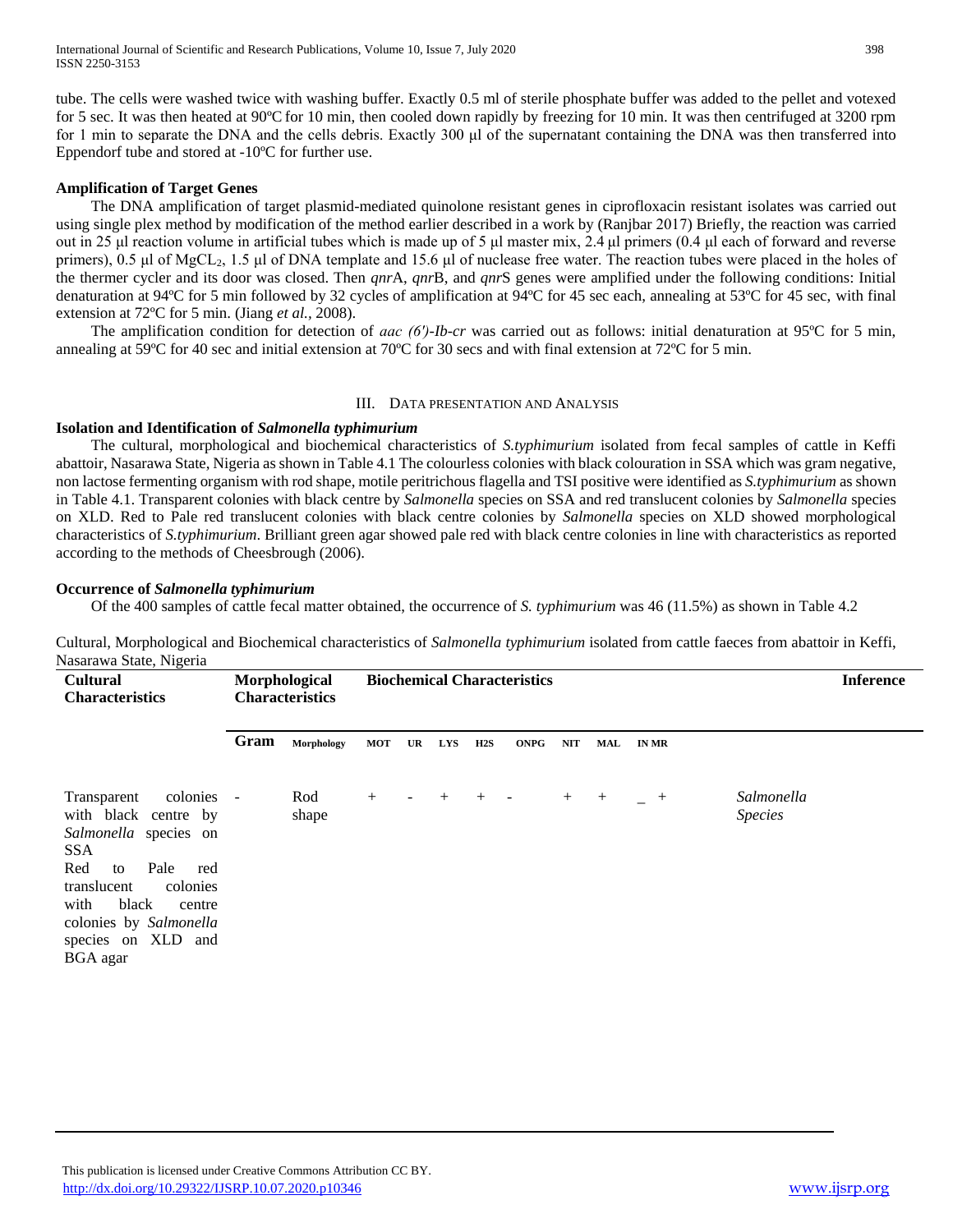International Journal of Scientific and Research Publications, Volume 10, Issue 7, July 2020 399 ISSN 2250-3153

 $MOT = M$ otility test; UR = Urease test; LYS = Lysine utilization; H<sub>2</sub>S = H<sub>2</sub>S production test; ONPG = Onpg-Galactosidase test; NIT = Nitrate test; MAL = Maltose fermentation test;  $IN =$  Indole fermentation test;  $MR =$  Methyl red;  $MCA =$  MacConkey agar; SSA = Salmonella Shigella agar; BGA = Brilliant green agar

Occurrence of *Salmonella typhimurium* from cattle faeces from abattoir in Keffi, Nasarawa State, Nigeria

| Samples                  | Samples<br>N <sub>O</sub><br>ОT | $\frac{1}{2}$<br>Salmonel'<br>typhimurium<br>ING.<br>ાા |
|--------------------------|---------------------------------|---------------------------------------------------------|
| ∽<br>matter<br>ндса<br>а | 400                             | 5%<br>-4<br>.                                           |

# **Antimicrobial Resistance Profile**

 The antimicrobial resistance profile of the isolates is as shown in Table 4.3. The isolates were more resistant to nalidic acid and tetracycline (100.0%); sulphamethoxazole/trimethoprim (87.0%) and ceftriaxone (60.9%) but less resistant to gentamicin (12.9%) and chloramphenicol (21.7%) respectively as shown in Table 4.3.

# **Antibiotic Resistance Phenotype**

 The antibiotic resistance phenotypes of the *Salmonella typhimurium* isolates is shown Table 4.4 .The isolates were distributed into different antibiotic resistance phenotypes and the commonest was TE-SXT-CAZ-NA-CIP (10.9%)

# **Multiple Antibiotic Resistance (MAR) Index**

The MAR indices of the *S. typhimurium* isolates are as shown in Table 4.5. The isolates with MAR  $\geq 0.2$  are defined as MAR isolates and the commonest MAR index was 0.5 (43.5%) as shown in Table 4.5.

# **Antibiotics Resistance Profile of** *Salmonella typhimurium* **from cattle faeces from abattoir in Keffi, Nasarawa State, Nigeria**

| Antibiotics                          | Disc Content $(\mu g)$ | No. $(\% )$ Resistance $(n=46)$ |
|--------------------------------------|------------------------|---------------------------------|
| Amoxicillin/ Clavunalic acid (AMC)   | 30                     | 18(39.1)                        |
| Ceftazidime (CAZ)                    | 30                     | 20(43.5)                        |
| Ceftriaxone (CRO)                    | 30                     | 28(60.9)                        |
| Chloramphenicol (C)                  | 30                     | 10(21.7)                        |
| Gentamicin (CN)                      | 10                     | 6(12.9)                         |
| Sulphamethoxazole Trimetheprim (SXT) | 25                     | 40(87.0)                        |
| Streptomycin (S)                     | 30                     | 14(30.4)                        |
| Ciprofloxacin(CIP)                   | 5                      | 15(32.6)                        |
| Nalidixic acid (NA)                  | 30                     | 46(100.0)                       |
| Tetracycline(TE)                     | 30                     | 46(100.0)                       |

Antibiotic Resistance Phenotypes of *Salmonella typhimurium* from cattle faeces from abattoir in Keffi, Nasarawa State, Nigeria

| <b>Antibiotic Resistance Phenotypes</b> | Frequency $(\%)(n=46)$ |
|-----------------------------------------|------------------------|
| TE, SXT, NA                             | 2(4.3)                 |
| CRO, TE, SXT, NA                        | 4(8.7)                 |
| AMC, TE, SXT, NA                        | 2(4.3)                 |
| CRO, TE, SXT, NA                        | 2(4.3)                 |
| TE, SXT, CAZ, NA, CIP                   | 5(10.9)                |
| TE, SXT, S, NA, CIP                     | 3(6.5)                 |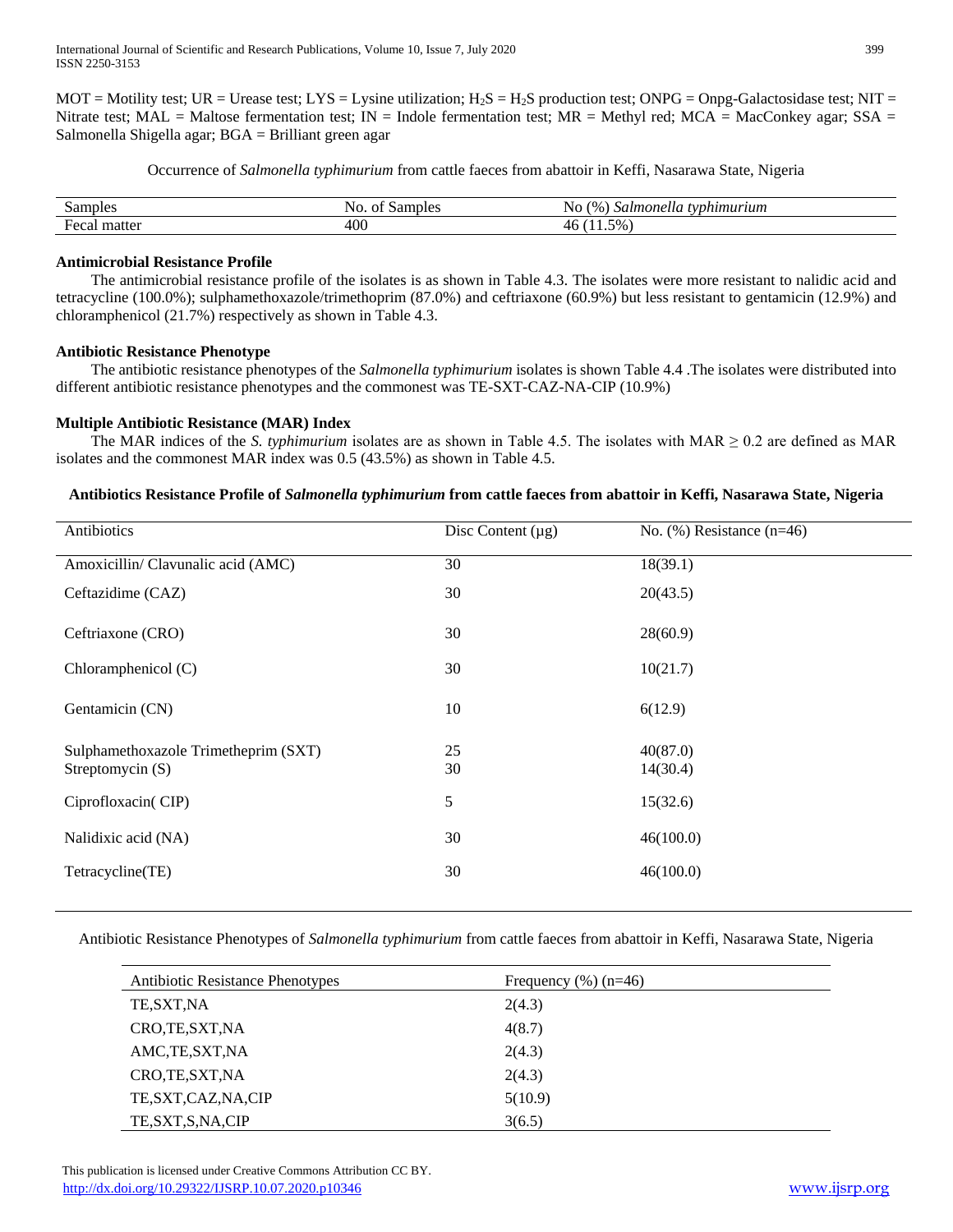| CN, TE, SXT, NA, CIP           | 1(2.2) |
|--------------------------------|--------|
| CRO, TE, SXT, CAZ, NA          | 2(4.3) |
| CRO, TE, S, CAZ, NA            | 2(4.3) |
| CRO, TE, SXT, S, NA            | 3(6.5) |
| C,AMC,TE,SXT,NA                | 1(2.2) |
| AMC,CRO,TE,SXT,NA              | 3(6.5) |
| C,TE,SXT,CAZ,NA,CIP            | 2(4.3) |
| CRO, TE, SXT, S, CAZ, NA       | 2(4.3) |
| AMC,CRO,TE,SXT,CAZ,NA          | 3(6.5) |
| C, AMC, TE, SXT, S, NA, CIP    | 2(4.3) |
| C,AMC,CRO,TE,SXT,S,NA          | 3(6.5) |
| CN, AMC, CRO, TE, SXT, CAZ, NA | 4(8.7) |

AMC = Amoxicillin/Cluvanulic acid; C = Chloramphenicol; CAZ = Ceftazidime; CRO = Ceftriaxone; CIP = Ciprofloxacin; CN = Gentamicin; NA = Nalidixic acid; S = Streptomycin; SXT = Sulphamethoxazole/Trimetheprim; Te = Tetracycline

Multiple Antibiotics Resistance (MAR) index of *Salmonella typhimurium* from cattle faeces from abattoir in Keffi, Nasarawa State, Nigeria

|                                                         | No. of antibiotics tested (b) | MAR Index $(a/b)$ | Frequency $(\% )$ n=46 |
|---------------------------------------------------------|-------------------------------|-------------------|------------------------|
| No. of antibiotics to which<br>isolate is resistant (a) |                               |                   |                        |
| 10                                                      | 10                            | 1.0               | (0.0) 0                |
| 9                                                       | 10                            | 0.9               | (0.0) 0                |
| 8                                                       | 10                            | 0.8               | (0.0) 0                |
| 7                                                       | 10                            | 0.7               | $(19.6)$ 9             |
| 6                                                       | 10                            | 0.6               | $(15.2)$ 7             |
| 5                                                       | 10                            | 0.5               | $(43.5)$ 20            |
| 4                                                       | 10                            | 0.4               | $(17.4)$ 8             |
| 3                                                       | 10                            | 0.3               | $(4.3)$ 2              |
| $\mathfrak{D}$                                          | 10                            | 0.2               | (0.0) 0                |

# **Classification of Antibiotic Resistance**

 The classes of antibiotic resistance of the *S. typhimurium* isolates are as shown in table above All the isolates were MDR with percentage occurrence of 100%.

# **Molecular Detection of Plamid Mediated Quinolones resistance genes**

 Molecular detection of PMQR genes in the ciprofloxacin resistant *S. typimurium* isolates is as shown in Table 4.7. The occurrence of *aac(6')-1b-cr* ( 66.7%) gene was high while *oqx*AB*/aac-(6')-1b-cr* (13.0%), *qnr*B*/aac-(6')-1b-cr* (13.0%)*, qnr*S*/ aac(6')-1brcr* (13.0%) and *oqx*AB/*qnr*B/ *qnr*S /*aac(6′)-Ib-cr* (13.3%) showed low Quinolones resistance genes across the table.

Classes of Antibiotics Resistance of *Salmonella typhimurium* isolated from cattle faeces from abattoir in Keffi, Nasarawa State, Nigeria

| <b>Classes of Antibiotics Resistance</b> | No. $(\%)$ S. typhymurium $(n=46)$ |
|------------------------------------------|------------------------------------|
| <b>MDR</b>                               | 46(100)                            |
| <b>XDR</b>                               | 0(0.0)                             |
| <b>PDR</b>                               | 0(0.0)                             |
| <b>NMDR</b>                              | 0(0.0)                             |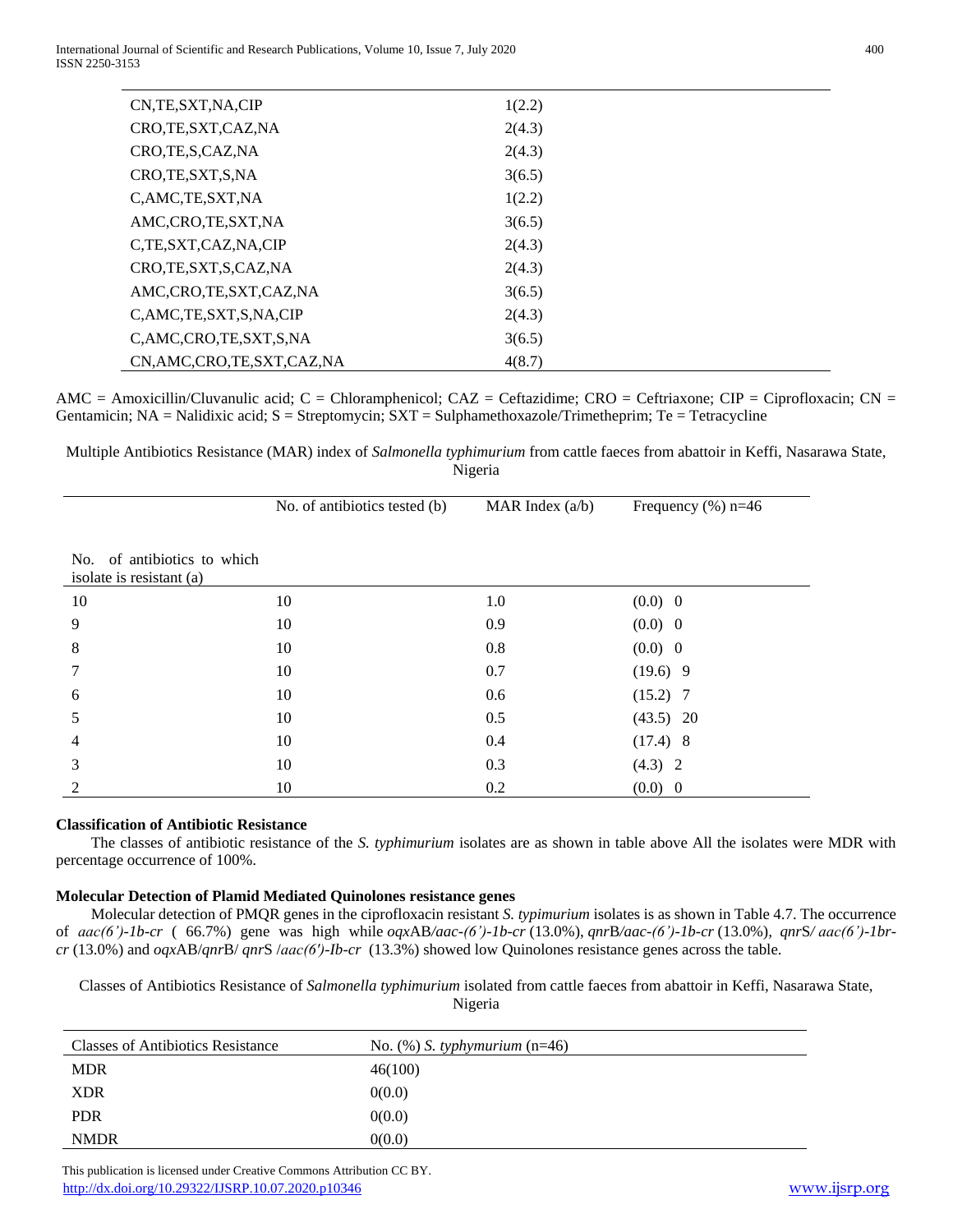NMDR = Non-multi-drug resistance; MDR = Multi-drug resistance (non-susceptible to  $\geq 1$  agent in  $\geq 3$  antimicrobial categories); XDR = Extensive drug resistance (non-susceptible to ≥1 agent in all but ≤2 antimicrobial categories); PDR=Pan drug resistance (nonsusceptible to all antimicrobial listed) (Magiorakos *et al.*, 2012).

Molecular Detection of Plamid-mediated Quinolones Resisitance genes in ciprofloxacin Resisitance *Salmonella typhumurium* isolated from cattle faeces from abattoir in Keffi, Nasarawa State, Nigeria

| Plasmid-mediated quinolone resistance genes | No. $(\%)$ S. typhimurium |
|---------------------------------------------|---------------------------|
|                                             | $(n=15)$                  |
|                                             |                           |
|                                             |                           |
| OqxAB                                       | $4(26.7\%)$               |
| QnrB                                        | 4(26.7%)                  |
| QnrS                                        | $3(20.0\%)$               |
| $aac(6')$ -Ib-cr                            | 10(66.7%)                 |
| oqxAB/qnrB                                  | 4(26.7%)                  |
| oqxAB/qnrS                                  | $3(20.0\%)$               |
| qnrB/qnrS                                   | $3(20.0\%)$               |
| $oqxAB/qnrB/aac(6')-Ib-cr$                  | $3(20.0\%)$               |
| $oqxAB/aac(6')-Ib-cr$                       | $2(13.3\%)$               |
| $qnrS/aac(6')-Ib-cr$                        | $2(13.3\%)$               |
| $qnrB/aac(6')-Ib-cr$                        | $2(13.3\%)$               |
| $oqxAB/qnrB/qnrS/aac(6')-Ib-cr$             | $2(13.3\%)$               |



Plate 4.1: Agarose gel electrophoresis of the amplified *oqxAB* genes from the *Salmonella typhimurium* isolates. Lanes 1, 2, 3 and 4 represent the *oqxAB* bands, Lane M represents the 1500bp molecular ladder.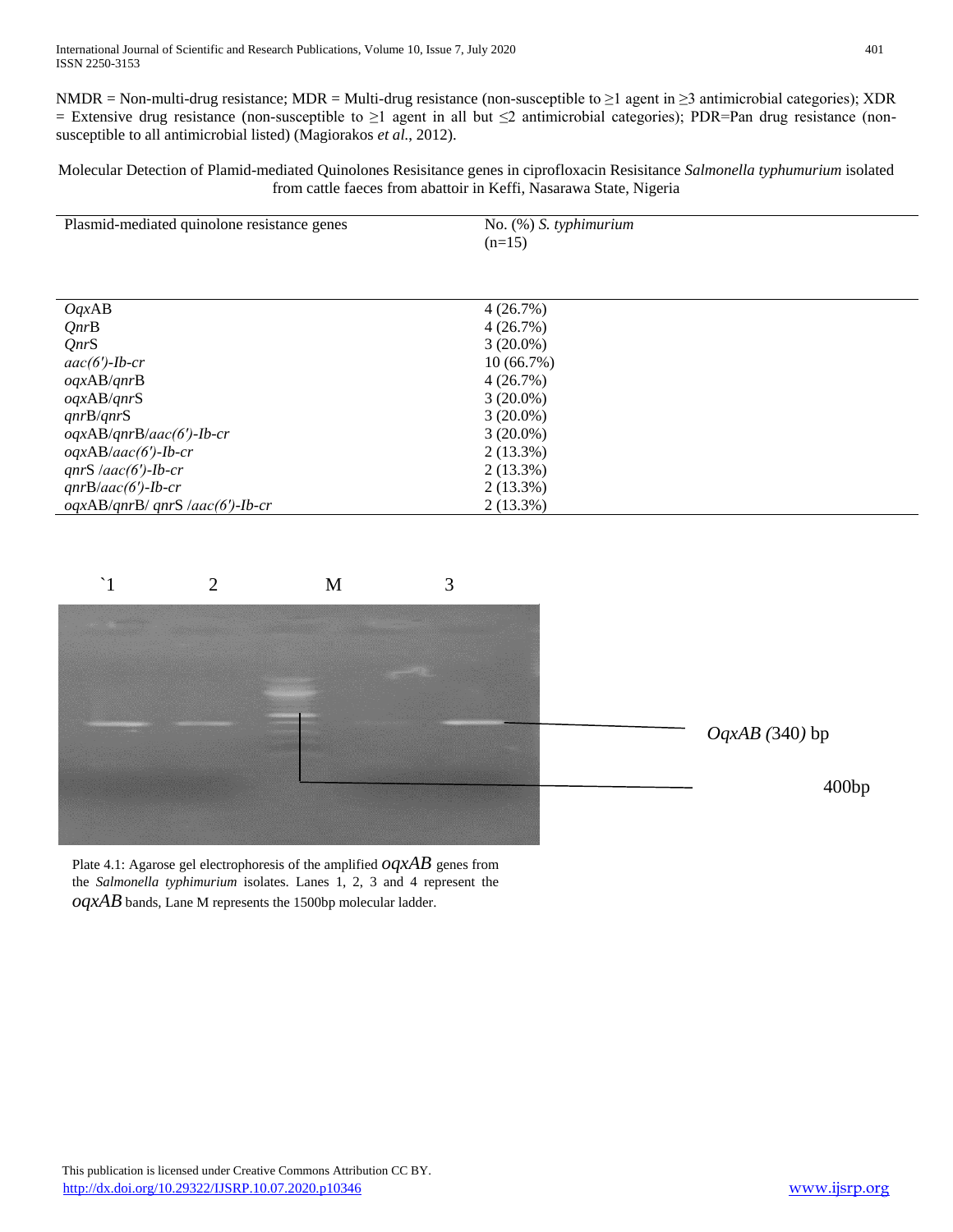International Journal of Scientific and Research Publications, Volume 10, Issue 7, July 2020 402 ISSN 2250-3153



Plate 4.2: Agarose gel electrophoresis of the amplified  $\mathcal{QNRB}$  genes from the *Salmonella typhimurium* isolates. Lanes 1, 2, 3, and 4 represent the *QNRB* bands, Lane M represents the 1500bp molecular ladder.



Plate 4.3: Agarose gel electrophoresis of the amplified *QNRS* genes from the *Salmonella typhimurium* isolates. Lanes 1, 2 and 3 represent the *QNRS* band, Lane M represents the 1500bp molecular ladder.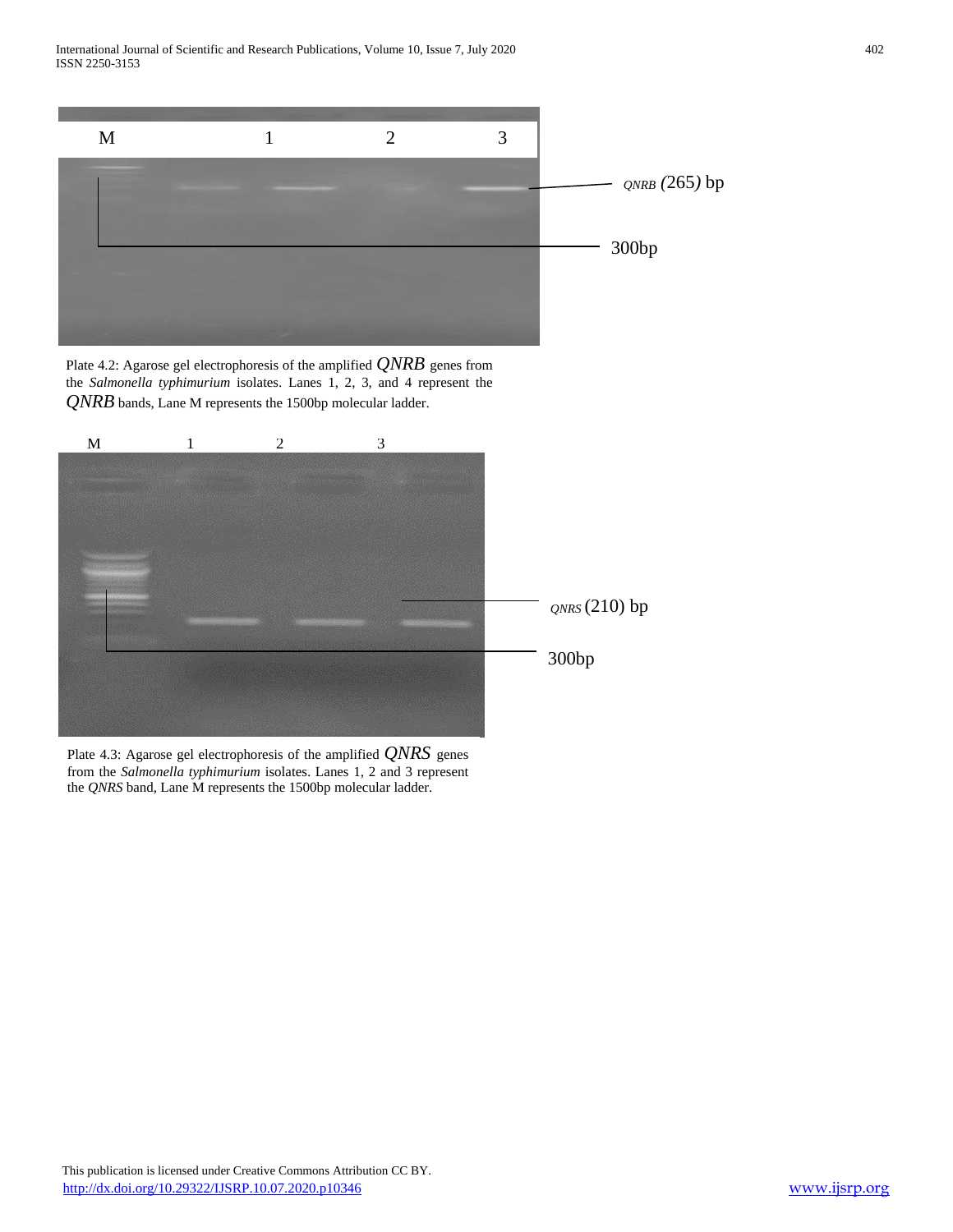International Journal of Scientific and Research Publications, Volume 10, Issue 7, July 2020 403 ISSN 2250-3153



Plate 4.4: Agarose gel electrophoresis of the amplified  $qaac$  (6<sup>'</sup>) genes from the *S.typhimurium* isolates. Lanes 2, 3, 5, 6, 7, 9, 10, 11, 12 and 13 represent the *qaac* (6') band, Lane M represents the 1500bp molecular ladder, while lane 4 shows no band.

#### IV. DISCUSSION OF FINDINGS

 Over the years, the proportion of *Salmonella typhimuruim* with reduced Fluoroquinolones susceptibility has increased in many countries of the United States, United Kingdom and south East Asia (Yoke-Kqueen, *et al*., 2008). This Study focused on molecular detection of plasmid mediated quinolones resistance (PMQR) genes in ciprofloxacin resistance *S.typhimurium* isolates following almost non availability of such report in the study location. The occurrence of S. *typhimurium* from fecal samples of cattle obtained in the study location was expected and is in agreement with the study earlier reported by Tenaja *et al.* (2014), Thai *et al.* (2018) and Ari (2017). The 11.5% significant occurrence of S. *typhimurium* in the study location was higher than 5% reported by Ari (2017) and 3.4% by Kagembega *et al.* (2017). The study however showed a lower occurrence compared to 12% (Shu-Kee *et al.* 2015) and 18.5% (Thai *et al.* 2018) previously reported in other studies. The occurrence of this bacteria in fecal sample may have a public health since the cow dung may contaminate meat or may also be useful as organic manure for cultivation of vegetables and likely serve as agent of food borne diseases that cause morbidity and mortality worldwide (Smith *et al*., 2016).

 The S. *typhimuirum* isolates observed in this study were less susceptible to ceftriazone, sulphamethoxazole trimethoprin, nalidixic acid and tetracycline and this finding is in agreement with the study earlier reported by Hakanen *et al.,* (2005), Kotilainen *et al*., (2005) & Miriagou *et al*., (2004). The less susceptibility of the isolates to antibiotics mentioned may be due to inappropriate use of such antibiotics both in Hospital and agricultural settings Mir *et al.,* (2015), Marshal &Levy, (2011).The 0%, 0%, 13% and 18% susceptibility to nalidixic acid, tetracycline, sulphamethaxole trimethoprin and ceftriazone as reported in the study showed same pattern of no and low susceptibilities along the same line of antibiotics earlier described by Kagembega *et al*., (2017) in similar study.

 The high susceptibility of the isolates to amoxicillin/clavulanic acid, ceftazidine, chlorophenicol, gentamycin, streptomycoin and ciprofloxacin was not surprising and this however justifies their use as common drug of choice for treatment of salmonella infections (Ari 2017).

 The high susceptibility of the isolates to amoxycilin/clavulanic and chloramphenicol and streptomycin observed in this study is in agreement with the earlier studies described by Ari (2017) and Rajashekhara (2014). The percentage of the isolates to antibiotics mentioned above was 60.9% to 78.3% with gentamicin having the highest susceptibility pattern of 87.1%.

 The occurrence of multidrug resistance S.*typhimurium* in the location as was observed in the study not surprising again and this is in agreement with the study earlier described by Migma *et al.* (2001). The multi drug resistance (MDR) isolates occurrence was 100%, this had a slight disagreement with 94.5%, 47.7%, and 78% reported by Taneja *et al.* (2014), Mir *et al.* (2015), and Yoke-Kqueen *et al*., (2008) respectively in previous studies. The occurrence of multidrug resistance isolates observed in this study may have public health implication since multi drug resistance S. *typhimurium* have been reported to cause Salmonellosis that is difficult to be treated using antibiotics.

 The detection of Plamid mediated quinolone resistance genes namely *oqx*AB, *qnr*B, *qnr*S and *aac(6')-Ib-cr* in this study is in agreement with the study earlier reported by Maima *et al*. (2011); Taneja *et al.* (2014) and Hooper *et al.* (2016). Our finding in this study shows that *aac(6')-Ib-cr* genes was the main gene detected in ciprofloxacin resistance isolates and this finding is consistent with the study earlier reported by Stefana Sabtcheva *et al.* (2009) that reported 60.7% and Migma *et al.* (2011) which reported 66.7%.

In addition, the percentage occurrence of *oqx*AB (26.7%), *qnr*B (26.7%) and *qnr*S (20.0%) was less than 37.1 % reported by Shreya *et al.* (2018). The detection of the plamid mediated quinolone resistance gene observed in this study was indication that may be responsible for ciprofloxacin resistance.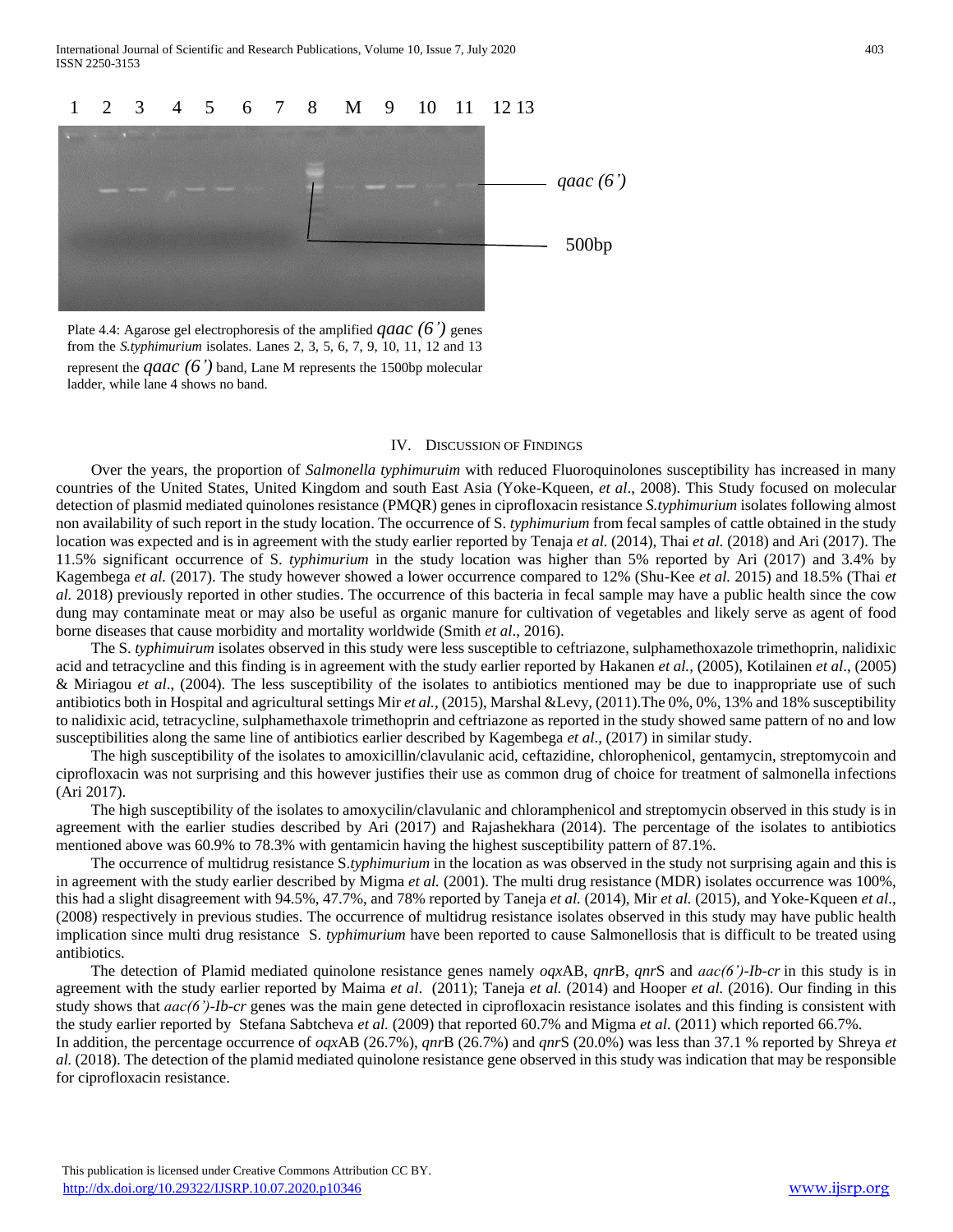## V. SUMMARY CONCLUSION

The findings from this study were as follows:

- i. The occurrence of *S. typhimurium* in cattle faeces from abattoir in Keffi, Nasarawa State, Nigeria was 46(11.5%).
- ii. *Salmonella typhimurium* isolates were more susceptible to Gentamicin (87.1%) Chloramphenicol (78.3%), Streptomycin (69.6%) and Ciprofloxacin (67.4%).
- iii. The most common antibiotic resistance phenotype of the isolates was TE-SXT-CAZ-NA-CIP with percentage occurrence of 10.9%.
- iv. All the isolates were MAR isolates and the commonest MAR index was 0.5 (43.5%)
- v. All the isolates were multi drug resistant (MDR).
- vi. (V) The detection of *aac(6′)-Ib-cr* (66.7%) gene was higher than other Plasmid-mediated quinolones resistance genes in ciprofloxacin resistance isolates.

 The occurrence of *S*. *typhimurium* was high and antibiotics namely gentamicin, chloramphenicol, streptomycin, ciprofloxacin and amoxycillin/clavulanic acid were very effective against the isolates. All the isolates were MDR isolates and harbors plasmid-mediated quinolones resistance genes and the most common was aac-(6')-1b-cr gene

#### ACKNOWLEDGEMENTS

I want to express my gratitude to Almighty God for his divine guidance and protection.

 My special thanks also go to my supervisor, Prof. Yakubu B. Ngwai for his guidiance, without which this work would not have been successfully completed.

 My gratitude goes to the Head of Department, Dr. D. Ishaleku, and the Postgraduate Coordinator, Prof. M.D. Makut, for their interest and support throughout this program.

 My sincere appreciation to all the lecturers in the Department of Microbiology, namely: Prof. J.O. Ehinmidu, Prof. (Mrs.) E. Amuta, Prof. S.O. Obiekezie, Prof. G.R.I. Pennap, Dr. J.A.E. Okwori, Prof. F.A.C. Owuliri and Mr. I.H. Nkene, for their moral and academic advice as well as the knowledge they have imparted on me.

 My appreciation goes to my wife, Mrs Ijeoma Okoli and Children, Somtochukwu and Chikamso, for their continuous prayers and understanding all through this time.

 Finally, I remained indebted to my course mates and colleagues both in Prohealth International (CDC funded IPSAN project) and Federal Capital Territory Administration Hospital Management Board, my parent organization that originally seconded me to a Non-Governmental Organization (NGO) and every other person who has contributed to the success of my education. God's abundant blessings will continue to follow us all.

#### **REFERENCES**

- [1] Acheson, D. Elizabeth, L. H. (2001). Clinical Infectious Diseases, Issue 2, Volume 32 Pages10 -15
- [2] Achtman, M. Wain, J. Weill, F. X. Nair S. Ahou Z. Sangal V. Krauland M. G. Hale J. L. Harbottle H. Uesbeck A. Dougan G, Harrison L. H. Brisse S. S. (2012). Enterica MLST Study group" Multilocus sequence typing as a replacement for serotyping in salmonella enteric" PLOS Pathogens.8 (6):doi:10.1371/journal.ppat.1002776.
- [3] Adak, G. K, Long, S. M. Brien, S. J. O. (2002). Trends in indigenous foodborne disease and deaths, England and Wales: 1992 to 2000 Free; BMJ Journals; Issue 6 Volume 51,
- [4] Adekemi, O. O, and Michael O. B. (2016). Antibiotics susceptibility and molecular study of Non-typhoidal salmonella isolated from poultry locations and products in Ado ekiti. 3rd EKSU International Conference and Research Fair 2016 Pg 13
- [5] Adesiji, Y. O. Deekshit, V. K. & Karunasagar, I. (2014). Antimicrobial-resistant genes associated with Salmonella spp. isolated from human, poultry, and seafood sources. Food science & nutrition, 2(4), 436-42.
- [6] Akinyemi, K. O. Smith, S. I. Oyefolu, A. O. Coker, A. O. (2005).Multidrug resistance in Salmonella enterica serovar typhi isolated from patients with typhoid fever complications in Lagos, Nigeria. Pages 321-327
- [7] Akwa, V. L. Binbol, N. L. Samaila, K. L. and Marcus, N. D. (2007).Geographical Perspective of Nasarawa State. Onaiv Printing and Publishing Company, Keffi. page 3.
- [8] Allerberger, F. Liesegang, A. Grif, K. Khaschabi, D. Prager, R. Danzl, J. Hock, F. Ottl, J. Dierich, M. P. Berghold, C. (2003). Occurrence of Salmonella enterica serovar Dublin in Austria. Wiener medizinische Wochenschrift. 153:148–152.
- [9] Ari, Q. N. (2017) Molecular study on some antibiotic resistant genes in Salmonella spp. Isolates.American Institute of Physics https://doi.org/10.1063/1.500431http://aip.scitation.org/toc/apc/1888/1
- [10] Ari, Q. N. (2017) Molecular study on some antibiotic resistant genes in Salmonella spp. Isolates. American Institute of Physics: https://doi.org/10.1063/1.5004314
- [11] Bakowski, M. A, Braun, V. Brumell, J. H. (2008). Salmonella-containing vacuoles: directing traffic SS and nesting to grow. Traffic. 9:2022–2031.
- [12] Barthel, M. S. Hapfelmeier, L. Quintanilla-Martinez, M. Kremer, M. Rohde, M. Hogardt, K. Pfeffer, H. and Hardt, W. D (2003). Pretreatment of mice with streptomycin provides a Salmonella enterica serovar typhimurium colitis model that allows analysis of both pathogen and host. Infect. Immun. 71:2839-2858.
- [13] Barton, Behravesh, C. Jones, T. F. Vugia, D. J. Long, C. Marcus, R. Smith, K. Thomas, S. Zansky, S. Fullerton, K. E. Henao, O. L. (2011). Deaths associated with bacterial pathogens transmitted commonly through food: foodborne diseases active surveillance network (FoodNet), 1996–2005. The Journal of Infectious Diseases. 204(2):263–267.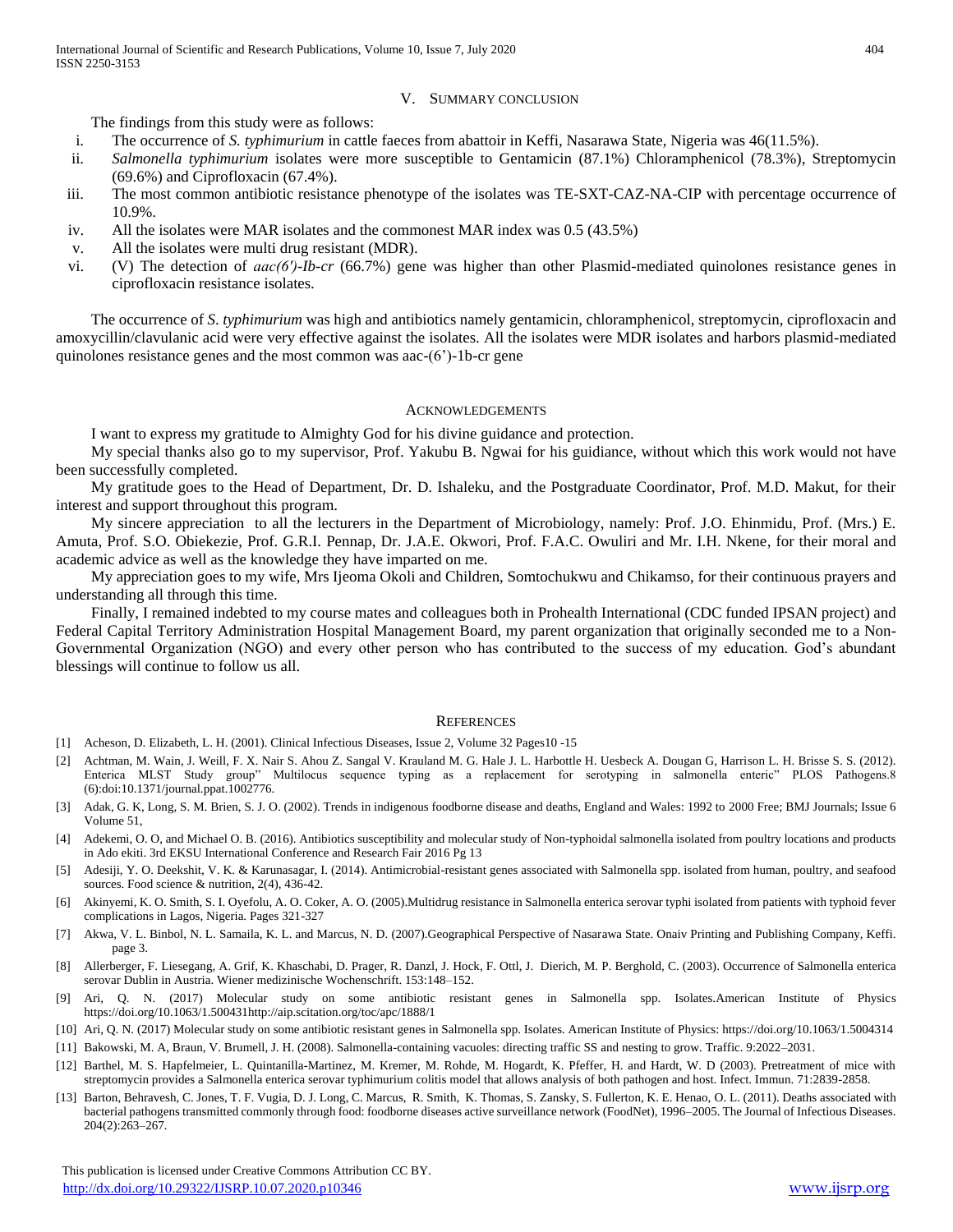- [14] Beale M, Block, J. H. (2011) Wilson and Gisvold's textbook of organic medicinal and pharmaceutical chemistry. 12th ed. Antimicrobial Antibiotics; Chapter 5, Pages 250-260
- [15] Beneduce L, Spano, G. Nabi, A.Q. Lamacchia, L. Massa, S. Aoun, R. & Hamama, A. (2008) Journal of Food prot, 71, 2082-6
- [16] Bhunia, A. K. (2008). Food borne Microbial Pathogens: Mechanisms and Pathogenesis. Springer Science and Business Media, LLC, United States of America.pages 93-112
- [17] Bush, K. Courvalin, P. Dantas, G. Davies, J. Eisenstein, B. Huovinen, P. Jacoby, G. A. Kishony, R. Kreiswirth, B. N. Kutter E. Lerner, S. A. Levy, S. Lewis, K. Lomovskaya, O. Miller, J. H. Mobashery, S. Piddock, L. J. Projan, S. Thomas, C. M. Tomasz, A. Tulkens, P. M. Walsh, T. R. Watson, J. D. Witkowski, J. Witte, W. Wright, G. Yeh, P. Zgurskaya, H. I. (2011). Tackling antibiotic resistance. PMID: 22048738. Nat Rev Microbiol.11 02; 9(12):894-6.
- [18] Butaye, G.B. Michael, S. Schwarz, T. J. Barrett, A. Brisabois & White, D. G. (2006) Microbes and infection, 8, 1891-1897.
- [19] Butaye, P. Michael, G. B. Schwarz, S. Barrett, T. J. Brisabois, A. & White, D. G. (2006), Microbes and Infection, 8, 1891-1897.
- [20] Carattoli, A. (2003). Current issues in molecular biology, 5, 113-122.
- [21] Carattoli, A. Tosini, F. Giles, W. P. Rupp, M. E. Hinrichs, S. H. Angulo, F. J. Barrett, T. J. Fey, P. D. (2002). Characterization of plasmids carrying CMY-2 from expanded-spectrum cephalosporin-resistant Salmonella strains isolated in the United States between 1996 and 1998. Antimicrobal Agents Chemotherapy, 46:1269– 1272
- [22] Cathrine O'Leary (2015) Salmonella Dublin in Irish cattle.Continuing Education: Vertinary Ireland Journal/ Volume 4 Number 12
- [23] Cattoir, V. Poirel, L. Rotimi, V. Soussy, C.J. and Nordmann, P. (2007). Multiplex PCR for detection of plasmid-mediated quinolone resistance qnr genes in ESBLproducing enterobacterial isolates. J. Antimicrob. Chemother. 60:394-397.
- [24] Cavaco L.M, Hasman. H. Xia S. Aarestrup F. M. (2009), qnrD, a novel gene conferring transferable quinolone resistance in Salmonella enterica serovar Kentucky and Bovismorbificans strains of human origin.Antimicrob Agents Chemother, 53 pp. 603-608
- [25] Centers for Disease Control and Prevention (2016), CDC Health Information for International Travel, Oxford University Press, New York, NY, USA,
- [26] Centers for Disease Control and Prevention. (2014). Antibiotic Resistance Threats. http://www.cdc.gov/drugresistance/threat-report/
- [27] Champoux, J. J. (2001). DNA topoisomerases: structure, function, and mechanism. Annu. Rev. Biochem.; 70:369–413.
- [28] Chattaway, M. A. Aboderin, A. O. Fashae, K. Okoro, C. K. Opintan, J. A. & Okeke, I. N. (2016). Fluoroquinolone-Resistant Enteric Bacteria in Sub-Saharan Africa: Clones, Implications and Research Needs. Frontiers in microbiology, 7, 558.doi:10.3389/fmicb.2016.00558
- [29] Cheesbrough M (2006). District Laboratory Practice in Tropical Countries. 2nd Edn. Cambridge University Press, UK. Pages 257-411
- [30] Chemical Structure of Ciprofloxacin (PubChem.URL: https://pubchem.ncbi.nlm.nih.gov)
- [31] Choi, S. H. Woo, J. H, Lee, J. E. Park, S. J. Choo, E. J. Kwak, Y. G. Kim, M. N. Choi, M. S. Lee, N. Y. Lee, B. K. Kim, N. J. Jeong, J. Y. Ryu, J. Kim, Y. S. (2005,) Increasing incidence of quinolone resistance in human non-typhoid Salmonella enterica isolates in Korea and mechanisms involved in quinolone resistance. J Antimicrob Chemother. 56 (6): 1111-1114. 10.1093
- [32] Clasen, T. Schmidt, W. P. Rabie, T. Roberts, I. and Cairncross, S. (2007). Interventions to improve water quality for preventing diarrhoea: systematic review and meta-analysis. British Medical Journal, 334(14):782.
- [33] Clinical and Laboratory Standards Institute: Performance Standards for Antimicrobial Disk and Dilution Susceptibility Tests for bacteria Isolated from Animals. (2008) 3rd Edition [Approved Standard]..Wayne, PA, USA: Clinical and Laboratory Standards. M31-A3.
- [34] Coombes, B. K. Coburn, B. A. Potter, A. A. Gomis, S. Mirakhur, K. Li Y., and Finlay, B. B. (2005). Analysis of the contribution of Salmonella pathogenicity islands 1 and 2 to enteric disease progression using a novel bovine ileal loop model and a murine model of infectious enterocolitis. Infect. Immun. 73:7161-7169. .
- [35] Drlica, K. Malik, M. Kerns R. J. Zhao, X. Quinolone-mediated bacterial death. Antimicrob. Agents Chemother. 2008;52(2):385–392. doi: 10.1128/AAC.01617-06.
- [36] Fàbrega, A. &Vila, J. (2013).Salmonella enterica Serovar Typhimurium Skills to Succeed in the Host: Virulence and Regulation; Clinical Microbiology Reviews Apr,; DOI: 10.1128/CMR.00066-12 :26 (2) 308-341
- [37] Fisher, H. Aron, A. Mashek, D. Li, H. Strong, G. Brown, L. L (2002). The neural mechanisms of mate choice: a hypothesis. Neuroendocrinol Lett 23(Suppl 4): 92- 97.
- [38] Gal-Mor, O. Boyle, E. C. Grassl, G. A (2014)."Same speices, different diseases: How and why typhoidal and non-typhoidal salmonella enteric serovars differ'' Frontiers in Microbiology.5:391
- [39] Gast, R. K. (1997). Salmonella infections. In Diseases of Poultry, 10th (edition). pp 81–122.
- [40] Gay, K . Robicsek, A. Strahilevitz, J. Park, C. H. Jacoby, G. Barrett, T. J. Hooper, D. C.(2006), Clinical Infectious Diseases, 43, 297-304
- [41] Gillespie, I. A. O'Brien, S. J. Adak, G. K. Ward, L. R. Smith, H. R. (2005). Foodborne general outbreaks of Salmonella Enteritidis phage type 4 infections, England and Wales, 1992–2002: where are the risks? Epidemiology and Infection, 133:759–801
- [42] Gordon, M. A. Banda, H. T Gondwe, M. Gordon, S. B. Boeree, M. J. Walsh, Corkill J.E, Hart C.A, Gilks C.F, and Molyneux M. E. (2002). Non-typhoidal salmonella bacteraemia among HIV-infected Malawian adults: high mortality and frequent recrudescence. AIDS 16:1633-1641.
- [43] Gordon, M. A. Jack, D. L. Dockrell, D. H. Lee, M. E and Read, R. C. (2005). Gamma interferon enhances internalization and early nonoxidative killing of Salmonella enterica serovar Typhimurium by human macrophages and modifies cytokine responses. Infect. Immun. 73:3445-3452.
- [44] Gordon, M. A. Graham, S.M. Walsh, A. L. Wilson, L. Phiri, A. Molyneux, E. Zijlstra, E. E. Heyderman, R. S. Hart, C. A. Molyneux, M. E. (2008). Epidemics of invasive Salmonella enterica serovar enteritidis and S. enterica Serovar typhimurium infection associated with multidrug resistance among adults and children in Malawi. Clinical Infectious Diseases. 46:7:963–969.
- [45] Graham, S. M. (2002). Salmonellosis in children in developing and developed countries and populations. Curr. Opin. Infect. Dis. 15:507-512.
- [46] Grassl, G. A. Finlay, B. B. (2008). Pathogenesis of enteric Salmonella infections. Current Opinion in Gastroenterology. Doi: 10.1097/MOG.0b013e3282f21388, 24:22–26
- [47] Guerra, B. Soto, S. M. Arguelles, J. M. Mendoza, M. C. (2001). Multidrug resistance is mediated by large plasmids carrying a class 1 integron in the emergent Salmonella enterica serotype .Antimicrobal Agents Chemotherapy, 45:1305–1308
- [48] Guiney, D. G. and Fierer, J. (2011). The role of the spv genes in Salmonella pathogenesis. Frontiers in Microbiology. 2:129.
- [49] Hakanen, A. J. Kotilainen, P. Pitkanen, P. Huikko, S. Siitonen, A. and Huovinen, P. (2006). Reduction in fluoroquinolone susceptibility among non-typhoidal strains of Salmonella enterica isolated from Finnish patients. J. Antimicrob. Chemother. 57:569-572.
- [50] Hakanen, A. Kotilainen, P. Jalava, J. Siitonen, A. and Huovinen, P. (1999). Detection of decreased fluoroquinolone susceptibility in salmonellas and validation of nalidixic acid screening test. J. Clin. Microbiol. 37:3572-3577.
- [51] Hakanen, A. Kotilainen, P. Huovinen, P. Helenius, H. and Siitonen. A (2001). Reduced fluoroquinolone susceptibility in Salmonella enterica serotypes in travelers returning from Southeast Asia. Emerg. Infect. Dis. 7:996-1003.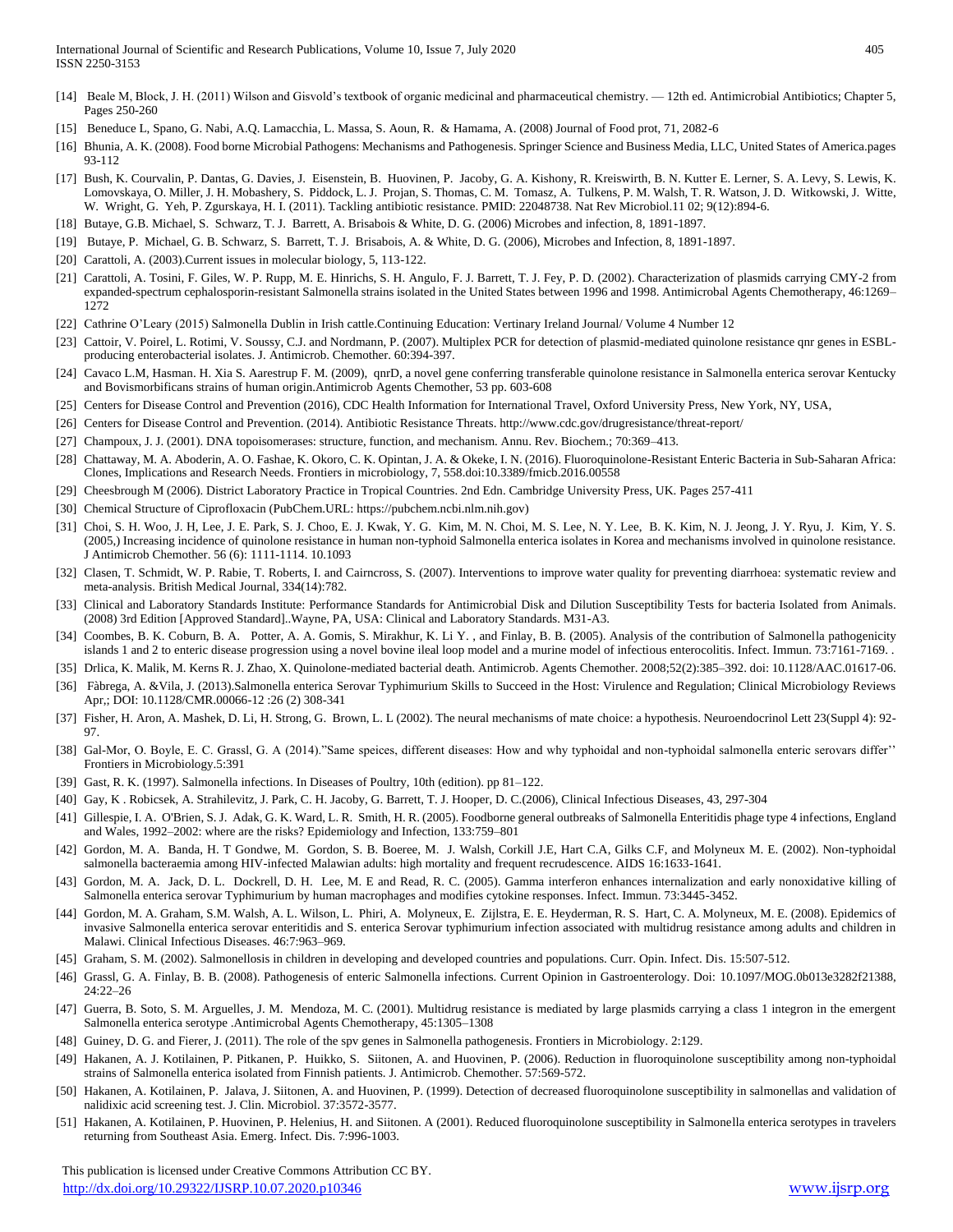- [52] Hakanen, A. Lindgren, J. M. Huovinen, P. Jalava, J. Siitonen, A. and Kotilainen, P. (2005). New quinolone resistance phenomenon in Salmonella enterica: nalidixic acid-susceptible isolates with reduced fluoroquinolone susceptibility. J. Clin. Microbiol. 43:5775-5778.
- [53] Hall & Collis C.M, (1995) Molecular microbiology, 15, 593-600.
- [54] Hanes, D. (2003). Nontyphoid Salmonella. In International Handbook of Foodborne Pathogens, Henegariu, O., Heerema, N. A., Dloughy, S. R., Vance, G. H. and Vogt, P. H. (Eds)., Marcel Dekker, Inc, New York; pp:137-149.
- [55] Hansen-Wester, I. Stecher, B. and Hensel, M. (2002). Type III secretion of Salmonella enterica serovar Typhimurium translocated effectors and SseFG. Infection Immunology, 70:1403–1409.
- [56] Harbottle, H. White, D. G. McDermott, P. F. Walker, R. D. and Zhao, S. (2006). Comparison of multilocus sequence typing, pulsed-field gel electrophoresis, and antimicrobial susceptibility typing for characterization of Salmonella enterica serotype Newport isolates. J. Clin. Microbiol. 44:2449-2457.
- [57] Hardy, A. (2004). Salmonella: a continuing problem. Postgraduate Medical Journal. 80:541–545
- [58] Hasan, M. N. Ara, N. Mamun, S. A. Rahman, M. M. Rahman, M. H. (2009). Prevalence of Salmonella spp. in chicken egg from Khulna city. Journal innovative development strategy 3:3: 1-6.
- [59] Helms, M. Ethelberg, S. and Molbak, K. (2005). International Salmonella Typhimurium DT104 infections, 1992–2001. Emerging Infectious Diseases, 11:859–867
- [60] Hernandez, A. Sanchez, M. B. and Martinez, J. L. (2011). Quinolone-resistance: much more than predicted. Frontiers in Microbiology, 2:1–6.
- [61] Hoelzer, K. Moreno Switt, A. I. & Wiedmann, M. (2011). Animal contact as a source of human non-typhoidal salmonellosis. Veterinary research, 42(1), 34. Doi:10.1186/1297-9716-42-34
- [62] Hohmann, E. L. (2001). Nontyphoidal salmonellosis. Clinical Infectious Disease 15(32):263–269.
- [63] Holmberg, S. D. Osterholm, M. T. Senger, K. A. and Cohen M. L. (1984). Drug-resistant Salmonella from animals fed antimicrobials. The New England Journal of Medicine 311(10):617–622.
- [64] Hooper, D. C Jacoby, G. A. Phylogenetic analysis of chromosomally determined qnr and related proteins. Antimicrob Agents Chemother. (2013) Apr; PMID: 23318805; PMCID: PMC3623327. 57(4):1930-4.
- [65] Hu, L. and Kopecko, D. J. (2003). Typhoid Salmonella. In International Handbook of Foodborne Pathogens, Millotis, M. D. and Bier, J. W. (Eds). Marcel Dekker, Inc. New York; pp: 151-165.
- [66] Irfan, Ahmad M, Sudhir K. K. Sunil, M. (2015). Isolation, serotype diversity and antibiogram of Salmonella enterica isolated from different species of poultry in India; Asian Pacific Journal of Tropical Biomedicine.5 (7):561–567
- [67] Iroha, I. Ejikeugwu C. Anioketta, O. Iroha, C. Ajah, M. Moses, I. Eluu, S. Nwakaeze, E. Afiukwa, N. and Nwuzo, A. (2016). Prevalence and antibiogram of Salmonella species isolated from poultry products in Ebonyi State, Nigeria; Journal of Advanced Veterinary and Animal Research. 3: 4: 353-359
- [68] Issenhuth-Jeanjean S, Roggentin, P. Mikoleit, M. (2014)"Supplement 2008–2010 (no. 48) to the White-Kauffmann-Le Minor scheme," Research in Microbiology, vol. 165, no. 7, pp. 526–530
- [69] Jacoby, G. A. (2005). Mechanisms of resistance to quinolones. Clin. Infect. Dis. 41(Suppl. 2):S120-S126.
- [70] Jacoby, G. A. Bush, K. (2017). "Importance of Sequencing To Determine Functional blaTEM Variants". Antimicrob Agents Chemother.May; 61(5).
- [71] Jacoby, G. A. Gacharna, N. Black, T. A. Miller, G. H. Hooper, D. C. (2009) Temporal appearance of plasmid-mediated quinolone resistance genes. Antimicrob Agents Chemother, 53, pp. 1665-1666
- [72] Jennifer c hunter et al (2015) Association of public health Laboratories .State legal requirements for submission of isolates and other clinical materials by clinic laboratories; a review of state approaches vol 1. 50-100
- [73] Jiang, Y. Zhou, Z. Qian, Y. et al. (2008). Plasmid-mediated quinolone resistance determinants qnr and aac(6′)-Ib-cr in extended-spectrum α-lactamase-producing Escherichia coli and Klebsiella pneumoniae in China. Journal of Antimicrobial Chemotherapy, 61(5):1003–1006.
- [74] Jung, S. Unutmaz, D. Wong, P. Sano, G. De los Santos, K. Sparwasser, T. Wu, S. Vuthoori, S. Ko, K. Zavala, F. Pamer, E.G. Littman, D. R. and Lang, R. A. (2002). In vivo depletion of CD11c+ dendritic cells abrogates priming of CD8+ T cells by exogenous cell-associated antigens. Immunity 17:211-220.
- [75] Kagambega, A. Lienemann, T. Aulu, L. Traore, A. S. Barro, N. Siitonen, A. Haukka, K. (2013). Prevelence and characterization of Salmonella enterica from feces of cattle, poultry, swine and hedgehogs in Burkina Faso and their comparison to human Salmonella isolates. BMC Microbiol.13:253
- [76] Kankwatira, A. M. Mwafulirwa, G. A and Gordon, M. A. (2004). Non-typhoidal salmonella bacteraemia—an under-recognized feature of AIDS in African adults. Trop. Doct. 34:198-200.
- [77] Kariuki, S. Revathi, G. Kariuki, N. Kiiru, J. Mwituria, J. Muyodi, J. Githinji, J. W. D Kagendo, D. Munyalo, A. and Hart, C. A.(2006). Invasive multidrugresistant non-typhoidal Salmonella infections in Africa: zoonotic or anthroponotic transmission? J. Med. Microbiol. 55:585-591.
- [78] Kariuki, S. Revathi, G. Kiiru, J. Lowe, B. Berkley, J. A. and Hart, C. A. (2006). Decreasing prevalence of antimicrobial resistance in non-typhoidal Salmonella isolated from children with bacteraemia in a rural district hospital, Kenya. Int. J. Antimicrob. Agents 28:166-171.
- [79] Karon, A. E. Archer, J. R. Sotir, M. J. Monson, T. A. and Kazmierczak, J. J. (2007). Human multidrug-resistant Salmonella newport infections, Wisconsin, 2003– 2005. Emerging Infectious Diseases, 13:1777–1780.
- [80] Katie J. A. Robert J. K. and Neil Osheroff (2014) Mechanism of Quinolone Action and Resistance biochemistry; Mar 18; 53(10):1565-1574
- [81] Kehrenberg, C. Friederichs, S. De Jong, A. Michael, G. B. and Schwarz, S. (2006). Identification of the plasmid-borne quinolone resistance gene qnrS in Salmonella enterica serovar Infantis. J. Antimicrob. Chemother. 58:18-22.
- [82] Kerr, M. C. Wang J. T. Castro, N. A. Hamilton, N. A. Town, L. Brown, D. L. Meunier, F. A. Brown, N. F. Stow, J. L. Teasdale, R. D. (2010). "Inhibition of the PtdIns (5) kinase PIKfyve disrupts intracellular replication of Salmonella". The EMBO Journal. 29 (8): 1331–47.
- [83] Khaled, M. Saifullah, M. M. Md, Reza, R. Nasmul hussain K. N. M. Khalada, Z. and Md. Tanvir Rahman (2016)Journal of Advanced Veterinary snf Animal Research Vol 3No 1 Pages 51-55
- [84] Kim, H. B. Park, C. H, Kim, C. J, Kim, E.C, Jacoby, G. A. Hooper, D. C(2009), Prevalence of plasmid-mediated quinolone resistance determinants over a 9-year period. Antimicrob Agents Chemother, 53 pp. 639-645
- [85] Kisiela, D. I. Chattopadhyay, S. Libby, S. J. Karlinsey, J. E. Fang, F. C. Tchesnokova, V. Kramer, J. J. Beskhlebnaya, V. Samadpour, M. Grzymajlo, K. Ugorski, M. Lankau, E. W, Mackie, R. I, Clegg S, Sokurenko EV (2012). "Evolution of Salmonella enterica virulence via point mutations in the fimbrial adhesin". PLoS Pathogens. 8 (6): e1002733. Doi:10.1371/journal.ppat.1002733.
- [86] Kohanski, M. A. Daniel, J. Dwyer D. J. and James J. Collins J.J. (2010). Nature Reviews Microbiology 8,423-435
- [87] Kongsoi, S. Pornruangwoag. S, Suthienkul, O. Suzuki, Y. Utrarachkij, F. Nakajima, C. Changkwanyeun, R. (2016) Quinolone resistance determinants of Salmonella Entertidis isolated from Patients in Thailand Vol 53, Suppliment. Page 46
- [88] Kotilainen, P. Pitkanen, S. Siitonen, A. Huovinen, P. and Hakanen, A. J. (2005). In vitro activities of 11 fluoroquinolones against 816 non-typhoidal strains of Salmonella enterica isolated from Finnish patients with special reference to reduced ciprofloxacin susceptibility. Ann. Clin. Microbiol. Antimicrob. 4:12.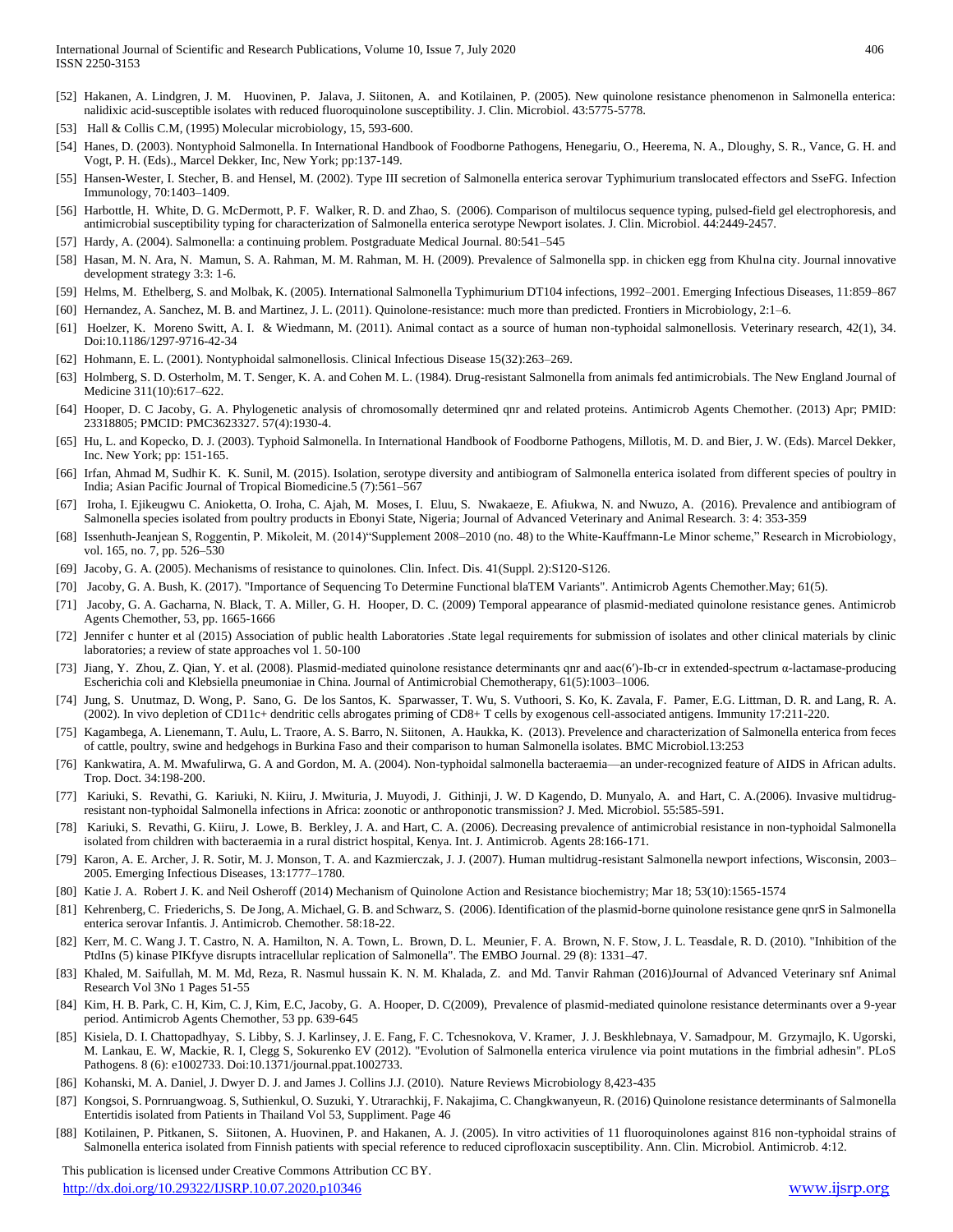- [89] Kwak, Y. G. Jacoby, G. A. Hooper, D. C.(2015)Effect of Qnr on Plasmid Gyrase Toxins CcdB and ParE. Antimicrob Agents Chemother. 59(8):5078-9.
- [90] Kwak, Y. G. Jacoby, G. A. Hooper, D. C. Induction of plasmid-carried qnrS1 in Escherichia coli by naturally occurring quinolones and quorum-sensing signal molecules. Antimicrob Agents Chemother. (2013); 57(8):4031-4.
- [91] Langridge, C. G. Fookes, M. Connor, T. R. Feltwell, T. Feasey, F. Parsons, B. N. Seth-Smith, H. M. B. Barquist, L. Stedman, A. Humphrey, T. Wigley, P. Peters, S. E. Maskell, D. J. Corander, J. Chabalgoity, J. A. Barrow, P. Parkhill, J. Dougan, G. and Thomson N.R. (2015). Patterns of genome evolution that have accompanied host adaptation in Salmonella PNAS January.112 (3) 863-868
- [92] Liao, C. H. Hsueh, P. R. Jacoby, G. A. Hooper, D. C. Risk factors and clinical characteristics of patients with qnr-positive Klebsiella pneumoniae bacteraemia. J Antimicrob Chemother.(2013)Dec; 68(12):2907-14.
- [93] Lin, F. Y. Ho, V. A. Khiem, H. B. Trach, D. D. Bay, P. V. Thanh, T. C. Kossaczka, Z. Bryla D. A. Shiloach J. Robbins J. B. (2001). The efficacy of a Salmonella typhi Vi conjugate vaccine in two-to-five-year-old children. The New England Journal of Medicine, 344:17:1263–1269.
- [94] Lopes, P. D. Freitas Neto, O. C. Batista, D. F. A. (2016), "Experimental infection of chickens by a flagellated motile strain of Salmonella enterica serovar Gallinarum biovar Gallinarum," Veterinary Journal, vol. 214, pp. 40–46,
- [95] Magiorakos, A. P. Srinivasan, A. Carey, R. B. Carmeli, Y. Falagas, M. E. Giske, C. G. Harbarth, S. Hindler, J. F. Kahlmeter, G. Olsson-Liljequist, B. Paterson, D. L. Rice, L. B. Stelling, J. Struelens, M. J. Vatopoulos, A. Weber, J. T. and Monnet D. L. (2012). Multidrug-Resistant, Extensively Drug-Resistant and Pandrug-Resistant Bacteria: An International Expert Proposal for Interim Standard Definitions for Acquired Resistance. Clinical Microbiology and Infection, 18, pp. 268- 281.
- [96] Majowicz, S. E. Musto, J. Scallan, E. et al.,(2010) "The global burden of non-typhoidal Salmonella gastroenteritis," Clinical Infectious Diseases, vol. 50, no. 6, pp. 882–889,· ·
- [97] Majowicz, S. E. Musto, J. Scallan, E. Angulo, F. J. Kirk, M. O'Brien S. J. Jones T. F. Fazil A. Hoekstra R. M. (2010). The global burden of nontyphoidal Salmonella gastronteritis. Clinical Infectious Diseases. 50:6:882–889
- [98] Marshall, B. M. Levy, S. B. (2011) Food animals and antimicrobials: impacts on human health. Clin Microbiol Rev. Oct; 24(4):718-33.
- [99] Martínez-Martínez, L. Pascual, A. & Jacoby, G.A. (1998) The Lancet, 351, 797-799.
- [100]Martinez-Martinez, L. Eliecer C. M. Manuel Rodriguez-Martinez, J. Calvo, J. and Pascual, J (2008). Plasmid-mediated quinolone resistance. Expert Rev. Anti-Infect. Ther. 6:685-711.
- [101]Messens, W. Grijspeerdt, K. and Herman, L. (2006). Eggshell penetration of hen's eggs by Salmonella enterica serovar Enteritidis upon various storage conditions. Bacterial Poultry Science. 47: 554-60.
- [102]Michael, A. K. Daniel, J. Dwyer & James J. Collins (2010). Nature Reviews Microbiology; June. 8,423-435
- [103]Migma, D.T Hyang-Mi N. Aeran, K. SUk-Kyung, L. (2011) Foodborne Pathogens and disease. Prevalence and Machanism of Quinolone Resistance among selected Nontyphoid Salmonella Isolated from food animals and humans in Korea 1-13
- [104]Mir, A. A. Park, S. Y.Abu S. Kim, M. Choi, S. Jeon, J. Lee, Y. H. (2015). Systematic characterization of the peroxidase gene family provides new insights into fungal pathogenicity in Magnaporthe oryzae. Sci. Rep. 5, 11831
- [105]Miriagou, V. & Tassios, P. & Legakis, N. & Tzouvelekis, L. (2004). Expanded-spectrum cephalosporin resistance in non-typhoid Salmonella. International journal of antimicrobial agents. 23. 547-55.
- [106]Mittal, R. Peak-Chew, S. Y. Sade, R. S, Vallis, Y. McMahon, H. T. (2010). "The acetyltransferase activity of the bacterial toxin YopJ of Yersinia is activated by eukaryotic host cell inositol hexakisphosphate". The Journal of Biological Chemistry. 285 (26): 19927–34.
- [107]Mohd-Nor, F. Abu-Bakar, N. Mohd-Isa, N. Wahab, Z. and Mohd-Zain, Z. (2017) Molecular Detection of Mutations within the Quinolone Resistance-Determining Regions in Non Typhoidal Salmonella Isolates from Malaysia. Health, 9, 640-648.
- [108]Molbak, K. Gerner-Smidt, P. and Wegener, H. C. (2002). Increasing quinolone resistance in Salmonella enterica serotype Enteritidis. Emerging Infectious Diseases. 8:514–515.
- [109]Monack, D. M. Mueller, A. and Falkow, S. (2004). Persistent bacterial infections: the interface of the pathogen and the host immune system. National Review of Microbiology 2:747–765.
- [110]Montville, T. J. and Matthews, K. R. (2008). Food microbiology: an introduction. 2nd ed. Washington, USA: ASM Press. Vol 1
- [111]Murray, A. Mather, H. Coia, J.C and Brown, D. J (2008). Plasmid-mediated quinolone resistance in nalidixic-acid-susceptible strains of Salmonella enterica isolated in Scotland. J. Antimicrob. Chemother. 62:1153-1155.
- [112]Musa, A. Garba, M. Yakasai, I. A. Odunola M. T. and Olayinka B. O. Nigerian Journal Pharmaceutical Science .September 2012 Vol.11 No.2, P58-66
- [113]Neelam Taneja (2014) Infection due to NTS range from mild diarrhoeal disease to severe systemic infection .Journal of Medical Microbiology, 63, 66-73
- [114]Neelam Taneja, Suma, B. A. Ajay K. Garima V. Yashwant, K. Balvinder, M. and Meera Sharma(2014)Serotype profile and molecular characterization of antimicrobial resistance in non-typhoidal Salmonella isolated from gastroenteritis cases over nine years; Journal of Medical Microbiology, 63, 66–73
- [115]Ngwai, Y. B. Gyar, S. D. Pennap, G. R. I. Makut, M. D. Ishaleku, D. Corosi, S. M. Nkene, I. H. and Uzoamaka, N. (2014). Antibiogram of Non-Sorbitol Fermenting Escherichia coli Isolated from Environmental Sources in Keffi, Nigeria. NSUK Journal of Science and Technology, 4 (1&2), pp. 152-163.
- [116]Ochiai, R. L. Acosta, C. J. Danovaro-Holliday, M. C. Baiqing, D. Bhattacharya, S. K. Agtini, M. D. Bhutta, Z. A. Canh, do G. Ali, M. Shin, S. (2008). A study of typhoid fever in five Asian countries: disease burden and implications for controls. Bulletin of the World Health Organization, 86:260–268.
- [117]Okoro, C. K, Barquist, L. Connor, T. R. Harris, S. R. Clare, S. Stevens, M. P. et al. (2015) Signatures of Adaptation in Human Invasive Salmonella Typhimurium ST313 Populations from Sub-Saharan Africa. PLoS Negl Trop Dis 9(3): e0003611.
- [118]Osterholm, M. T. Norgan, A. P. (2004). The role of irradiation in food safety. The New England Journal of Medicine, 350(18):1898–1901.
- [119]Park, C. A. Robicsek, A. Jacoby, G. A, Sahm, D. Hooper, D. C. (2006), Prevalence in the United States of aac(6′)-Ib-cr encoding a ciprofloxacin-modifying enzyme.Antimicrob Agents Chemother, 50 pp. 3953-3955
- [120]Parry, C. M. (2004). The treatment of multidrug-resistant and nalidixic acid-resistant typhoid fever in Viet Nam. Trans. R. Soc. Trop. Med. Hyg. 98:413-422.
- [121]Parry, C. M., Hien. T. T., Dougan, G., White, N. J., Farrar, J. J. (2002). Typhoid fever. The New England Journal of Medicine, 347:1770–1782
- [122]Peirano, G. Agersø, A. Aarestrup, F. M. et al. (2006), Occurrence of integrons and antimicrobial resistance genes among Salmonella enterica from Brasil .J Antimicrob Chemother, 58 pp. 305-309
- [123]Poirel, L. Pitout, J. D. Calvo, L. Rodriguez-Martinez, J. M. Church, D. and Nordmann, P. (2006). In vivo selection of fluoroquinolone-resistant Escherichia coli isolates expressing plasmid-mediated quinolone resistance and expanded-spectrum β-lactamase. Antimicrob. Agents Chemother. 50:1525-1527.
- [124]Popoff, M. Y. & Minor, L. L. (1997) Formules antigéniques des sérovars de Salmonella: Antigenic formulas of the Salmonella serovars, WHO collaborating centre for reference and research on Salmonella page 1-20
- [125]Popoff, M. Y. Bockemühl, J. Gheesling, L. L. (2003). Supplement (2001) to the Kauffmann White scheme. Research Microbiology, 154:3:173–174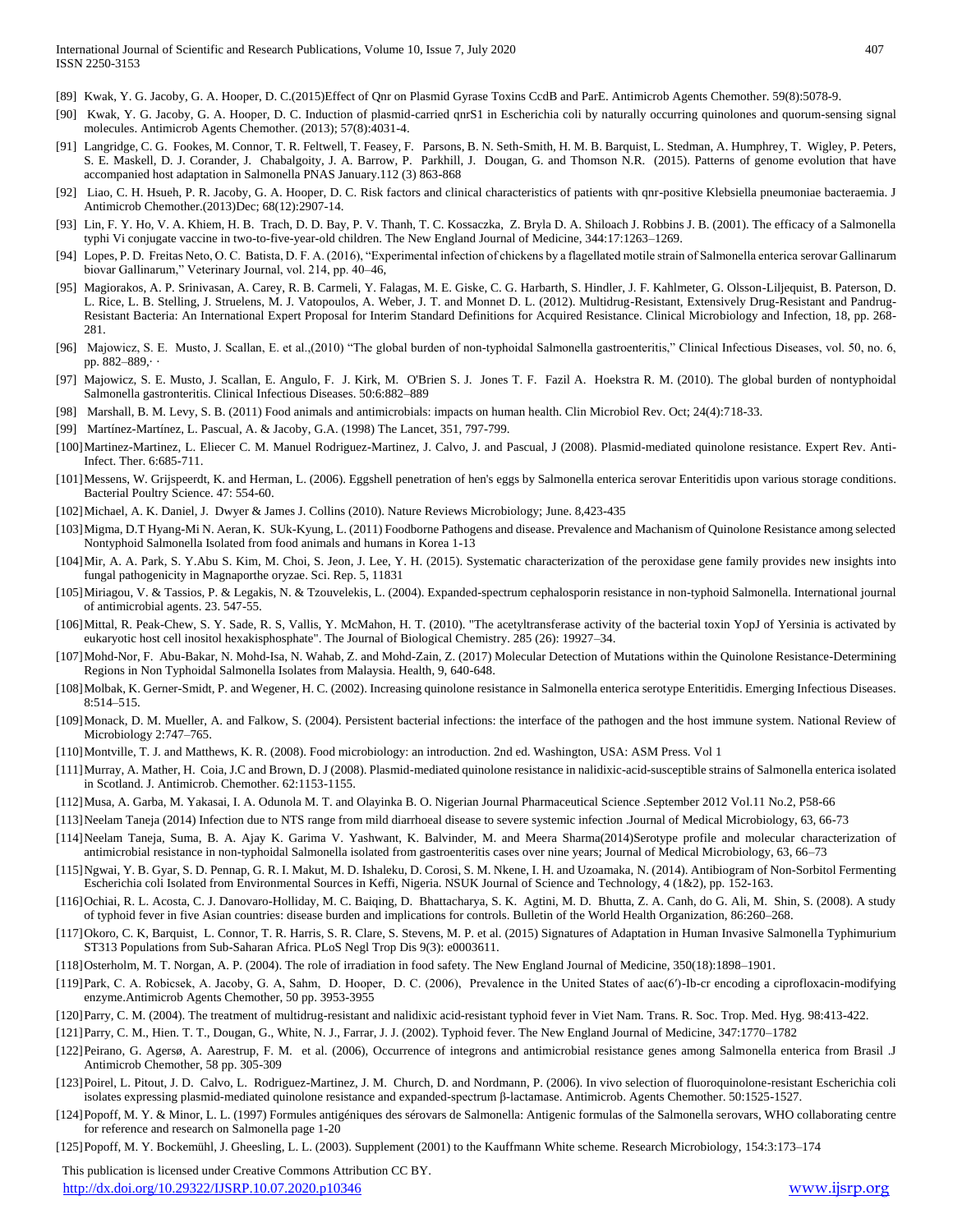- [126]Porteous, L. A, Armstrong, J. L. Seidler, R. J, Watrud, L. S. (1994)An effective method to extract DNA from environmental samples for polymerase chain reaction amplification and DNA fingerprint analysis. Curr Microbiol. Nov; 29(5):301-7
- [127]Pui, C. F. Wong, W. C. Chai, L. C. Nillian, E. Ghazali, F. M. Cheah, Y. K. Nakaguchi, Y. Nishibuchi, M. Radu, S. (2011). Simultaneous detection of Salmonella spp., Salmonella Typhi and Salmonella Typhimurium in sliced fruits using multiplex PCR. Food Control. 22:337–342.
- [128] Rabsch, W. Tschape, H. and Baumler, A. J. (2001). Non-typhoidal salmonellosis: emerging problems. Microbes Infect. 3:237-247.
- [129]Raffatellu, M. Chessa, D. Wilson, R. P. Tukel, C. Akcelik, M. and Baumler, A. J. (2006). Capsule-mediated immune evasion: a new hypothesis explaining aspects of typhoid fever pathogenesis. Infect. Immun. 74:19-27.
- [130] Rajashekhara, D. B. (2014). Studies on Occurrence of Foodborne Salmonellae in the Market Samples of Poultry Products, Karnataka Veterinary, Animal and Fisheries Sciences University, Bidar: 3-153
- [131]Rakotonirina, H. C. Garin, B. Randrianirina, F. Richard, V. Talarmin, A. and Arlet, G. (2013). Molecular characterization of multidrug-resistant extended-spectrum β-lactamase-producing Enterobacteriaceae isolated in Antananarivo, Madagascar. BMC Microbiology, 13(85):1–10.
- [132]Ranjbar, R. Giammanco, G. M. Farshad, S. Owlia, P. Aleo, P and Mammina, C.(2011) Foodborne pathogens and disease, 8, 547-553.
- [133]Reeves, M. W. Evins, G. M. Heiba, A. A. Plikaytis, B. D. Farmer, J. J. (1989). Clonal nature of Salmonella typhi and its genetic relatedness to other salmonellae as shown by multilocus enzyme electrophoresis, and proposal of Salmonella bongori comb. Journal of clinical microbiology. 27:313–320.
- [134]Robicsek, A. Strahilevitz, J. Jacoby, G. A. Macielag, M. Abbanat, D. Park, C. H. Bush, K. and Hooper, D. C. (2006). Fluoroquinolone-modifying enzyme: a new adaptation of a common aminoglycoside acetyltransferase. Nat. Med. 12:83-88.
- [135]Robicsek, A. Jacoby, G. A. and Hooper, D. C. (2006). The worldwide emergence of plasmid-mediated quinolone resistance. Lancet Infect. Dis. 6:629-640.
- [136]Ross, I. L. and Heuzenroeder, M. W. (2005). Discrimination within phenotypically closely related definitive types of Salmonella enterica serovar Typhimurium by the multiple amplification of phage locus typing technique. J. Clin. Microbiol. 43:1604-1611.
- [137]Rubinstein, E. (2001).History of quinolones and their side effects. Chemotherapy. 47(S2):3-8.
- [138]Scallan, E. Hoekstra, R. M. Angulo, F. J. Tauxe R. V. Widdowson, M. A. Roy S. L. Jones, J. L. Griffin, P. M. (2011). Foodborne illness acquired in the United States – major pathogens Emerging Infectious Diseases. 17:7–15.
- [139]Scherer, C. A. and Miller, S. I. (2001). Molecular pathogenesis of Salmonellae. In Principles of Bacterial Pathogenesis Principles of Bacterial Pathogenesis, Groisman, E. A. (Ed). Academic Press, United States of America; pp: 265-316.
- [140]Shakespeare, W. A. Davie, D. Tonnerre, C. Rubin, M. A. Strong, M. and Petti, C. A. (2005). Nalidixic acid-resistant Salmonella enterica serotype Typhi presenting as a primary psoas abscess: case report and review of the literature. J. Clin. Microbiol. 43:996-998.
- [141]Sheorey, H. Darby, J. (2008). Searching for Salmonella. Australian Family Physician, 37:806–810.
- [142]Sheppard, M. Webb, C. Heath, F. Mallows, V. Emilianus, R. Maskell, D. and Mastroeni, P. (2003). Dynamics of bacterial growth and distribution within the liver during Salmonella infection. Cell Microbiol. 5:593-600.
- [143]Shimoni, Z. Pitlik S. Leibovici, L. Samra, Z. Konigsberger, H. Drucker, M. Agmon, V. Ashkenazi, S. Weinberger, M. (1999). Nontyphoid Salmonella bacteremia: age-related differences in clinical presentation, bacteriology, and outcome. Clinical Infectious Diseases, 28:822–827
- [144]Shu-Kee Eng, Priyia P. Nurul-Syakima A. M. Hooi-Leng Ser, Kok-Gan, C. and Learn-Han L. (2015). Salmonella: A review on pathogenesis, epidemiology and antibiotic resistance, Frontiers in Life Science. 8:3: 284-293
- [145]Silva, J. Leite D. Fernandes, M. Mena C. Gibbs, P. A. Teixeira, P. (2011). Campylobacter spp. as a foodborne pathogen: a review. Frontiers in Microbiology. Vol 2. Page 10
- [146]Stefana, S. Mitsuo, K. Tomoo S. Yoshikazu I. Todor K. (2009) Journal of antimicrobial agents and chemotherapy .jan; 53(1):335-336
- [147]Stevenson, J. E. Gay, K. Barrett, T. J. Medalla, F. Chiller, T. M. and Angulo. F. J (2007). Increase in nalidixic acid resistance among non-Typhi Salmonella enterica isolates in the United States from 1996 to 2003. Antimicrob. Agents Chemother. 51:195-197.
- [148]Strahilevitz, J. Engelstein, D. Adler, A. Temper, V. Moses, A. E. Block C. and Robicsek, A. (2007). Changes in qnr prevalence and fluoroquinolone resistance in clinical isolates of Klebsiella pneumoniae and Enterobacter spp. collected from 1990 to 2005. Antimicrob. Agents Chemother. 51:3001-3003.
- [149]Su, L. H. Chui, C.H (2007). Salmonella: clinical importance and evolution of nomenclatu re''Chang Gung Medical Journal 30(3):201-9.
- [150]Sweetman, C. S. (2009), Ed. Matrindale -The Complete Drug Reference, 36th Edition, Pharmaceutical Press, London, pp. 244-303.
- [151]Tajbakhsh, E. Parvin, A. Elham, A. Nazila, A. and Faham, K. (2016). Biofilm formation, antimicrobial susceptibility, serogroups and virulence genes of uropathogenic E. coli isolated from clinical samples in Iran. Antimicrobial Resistance and Infection Control, 5 (11): 2-8.
- [152]Takaya, A. Suzuki, M. Matsui, H. Tomoyasu, T. Sashinami, H. Nakane, A. Yamamoto, T. (2003) a stress-induced ATP-dependent protease, is critically important for systemic Salmonella enterica serovar typhimurium infection of mice. Infect Immun. 71:690–696.
- [153]Talabi, H. A. (1994). Medical aspects of typhoid fever in Nigeria. Nig. Post grad. Med. J. 1:51-56.
- [154]Tennant, S.M. Diallo, S. Levy, H. Livio, S. Sow, S.O. Tapia, M. Fields, P.I. Mikoleit, M. Tamboura, B. Kotloff K. L. Nataro, J. P. Galen, J. E. Levine, M. M (2010) Identification by PCR of Non-typhoidal Salmonella enterica Serovars Associated with Invasive Infections among Febrile Patients in Mali:https://doi.org/10.1371/journal.pntd.0000621
- [155]Thai Truong Ha, Thi Ngoc, Nguyen Thi Lan, Chu Thi Thanh Huong,(2018)..High Prevalence of antibiotic resistance in Salmonella and Escherichia Coli isolated from pig farms and slaughterhouses in North Vietnam Journal of Agriculture and Technology Management (JATM) Volume 21 Issue 1
- [156]Threlfall, E. J (2002) Antimicrobial drug resistance in Salmonella: problems and perspectives in food and water-borne infections. FEMS Microbiology Reviews, 26: 141-148.
- [157]Torpdahl, M. Skov, M. N. Sandvang, D and Baggesen, D. L. (2005). Genotypic characterization of Salmonella by multilocus sequence typing, pulsed-field gel electrophoresis and amplified fragment length polymorphism. J. Microbiol. Methods 63:173-184.
- [158]Travers, K. and Barza, M. (2002). Morbidity of infections caused by antimicrobial-resistant bacteria. Clinical Infectious Diseases, 34:S131–S134.
- [159]Trust, T. J. Bartlett, K. H. (1979). Aquarium pets as a source of antibiotic-resistant salmonellae. Can Journal of Microbiology, 25:535–541.
- [160]Uche, I. V. MacLennan, C. A, Saul, A. (2017) A Systematic Review of the Incidence, Risk Factors and Case Fatality Rates of Invasive Non-typhoidal Salmonella (iNTS) Disease in Africa (1966 to 2014). PLoS Negl Trop Dis 11(1): e0005118.
- [161]Vila, J. Ruiz, J. Goñi, P. Jimenez de Anta, T. (1997) Quinolone-resistance mutations in the topoisomerase IV parC gene of Acinetobacter baumannii. J. Antimicrob. Chemother.; 39(6):757–762. Doi: 10.1093/jac/39.6.757.
- [162]Vila, J. Ruiz, J. Goñi, P. Marcos, A. Jimenez de Anta T. (1995). Mutation in the gyrA gene of quinolone-resitant clinical isolates of Acinetobacter baumannii. Antimicrob. Agents Chemother. 39(5):1201–1203.